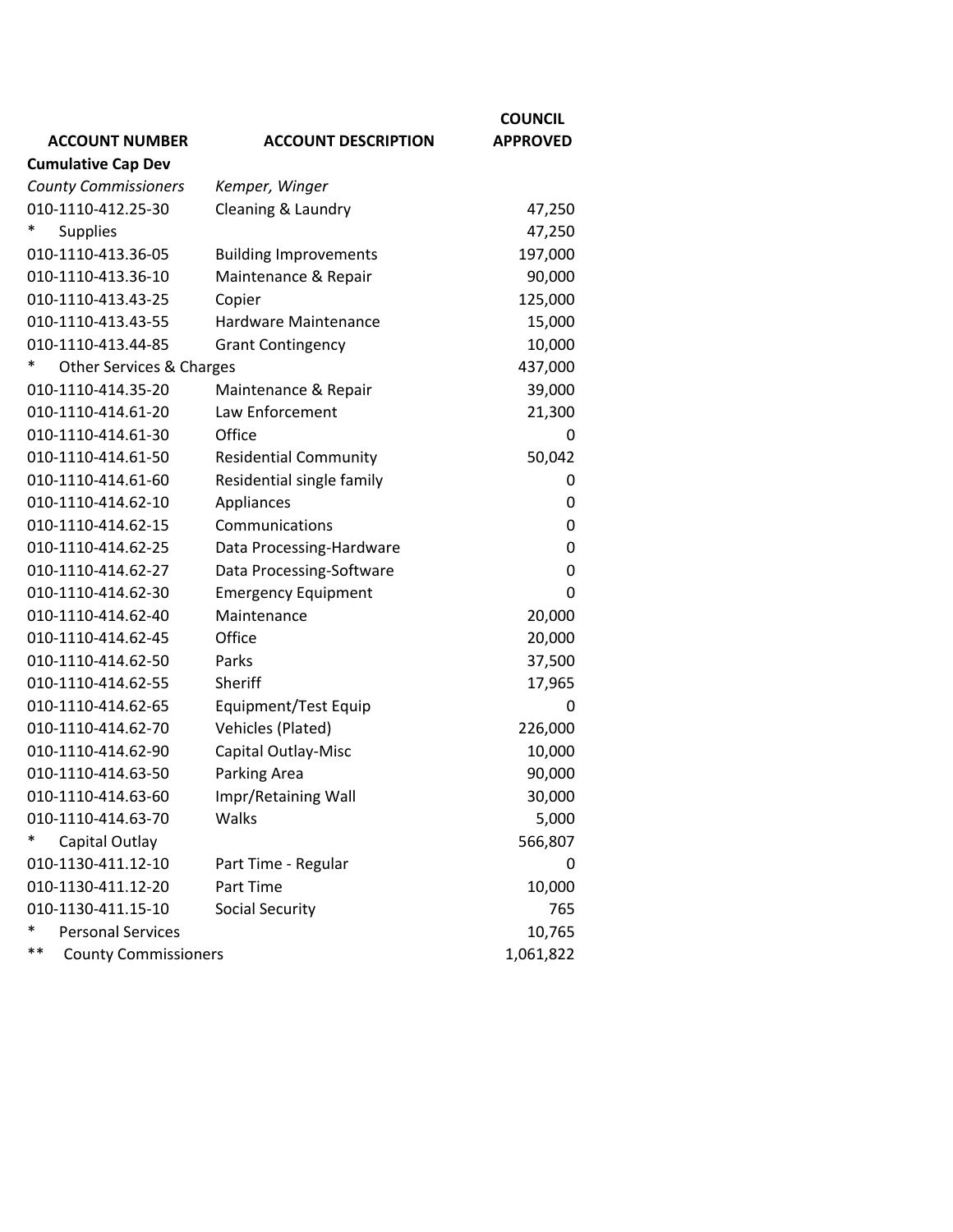|                                                  |                                  | <b>COUNCIL</b>  |
|--------------------------------------------------|----------------------------------|-----------------|
| <b>ACCOUNT NUMBER</b>                            | <b>ACCOUNT DESCRIPTION</b>       | <b>APPROVED</b> |
| <b>MITS</b>                                      | Michael, Underwood               |                 |
| 010-1410-411.11-10                               | <b>Full Time Employee</b>        | 125,926         |
| 010-1410-411.13-10                               | Overtime                         | 0               |
| 010-1410-411.15-10                               | <b>Social Security</b>           | 9,634           |
| 010-1410-411.16-10                               | <b>PERF</b>                      | 9,130           |
| <b>Personal Services</b>                         |                                  | 144,690         |
| 010-1410-413.30-60                               | Software                         | 0               |
| 010-1410-413.36-70                               | <b>Telephone Equipment Maint</b> | 10,000          |
| 010-1410-413.37-35                               | <b>Internet Access</b>           | 10,560          |
| 010-1410-413.43-35                               | Consultant                       | 0               |
| 010-1410-413.43-55                               | Hardware Maintenance             | 0               |
| *<br><b>Other Services &amp; Charges</b>         |                                  | 20,560          |
| 010-1410-414.62-15                               | Communications                   | 0               |
| 010-1410-414.62-25                               | Data Processing-Hardware         | 0               |
| 010-1410-414.62-27                               | Data Processing-Software         | 0               |
| 010-1410-414.62-90                               | Capital Outlay-Misc              | 0               |
| *<br>Capital Outlay                              |                                  | 0               |
| **<br><b>MITS</b>                                |                                  | 165,250         |
|                                                  |                                  |                 |
| Employee Insurance                               |                                  |                 |
| 010-9410-411.17-10                               | Health                           | 33,748          |
| 010-9410-411.17-20                               | Long Term Disability             | 396             |
| 010-9410-411.17-30                               | Life                             | 274             |
| *<br><b>Personal Services</b>                    |                                  | 34,418          |
| ****<br>Cum Cap Dev                              |                                  | 1,261,490       |
|                                                  |                                  |                 |
| <b>Cumulative Bridge</b><br>Maintenance - Garage | Kemper, Gutwein                  |                 |
| 011-8058-431.11-10                               | <b>Full Time Employee</b>        | 179,360         |
| 011-8058-431.13-10                               | Overtime                         | 18,216          |
| *<br><b>Personal Services</b>                    |                                  | 197,576         |
| Maintenance and Repair                           |                                  |                 |
| 011-8161-431.11-10                               |                                  |                 |
| 011-8161-431.12-10                               | <b>Full Time Employee</b>        | 188,984         |
|                                                  | Part Time - Regular              | 35,694          |
| 011-8161-431.12-20                               | Part Time - Other                | 31,002          |
| 011-8161-431.13-10                               | Overtime                         | 11,713          |
| 011-8161-431.15-10                               | <b>Social Security</b>           | 39,344          |
| 011-8161-431.16-10                               | <b>PERF</b>                      | 32,451          |
| 011-8161-431.19-20                               | <b>Highway Time</b>              | 45,000          |
| ∗<br><b>Personal Services</b>                    |                                  | 384,188         |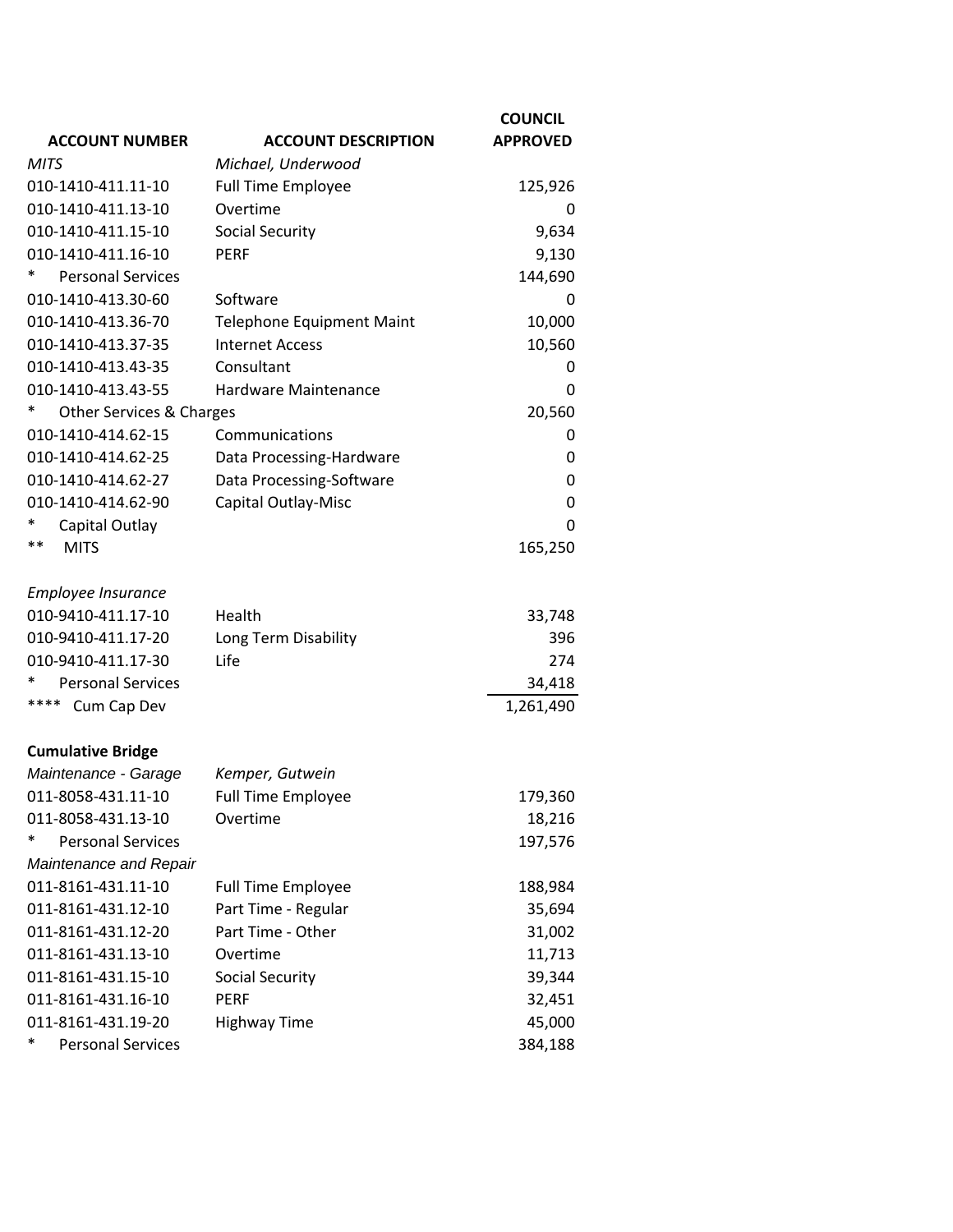|                                               |                                 | <b>COUNCIL</b>  |
|-----------------------------------------------|---------------------------------|-----------------|
| <b>ACCOUNT NUMBER</b>                         | <b>ACCOUNT DESCRIPTION</b>      | <b>APPROVED</b> |
| 011-8161-432.20-10                            | <b>Office Supplies</b>          | 3,000           |
| 011-8161-432.20-60                            | Operating                       | 1,500           |
| 011-8161-432.20-70                            | Repair & Maintenance            | 1,000           |
| 011-8161-432.20-90                            | Office Expense / Misc           | 1,500           |
| 011-8161-432.24-55                            | Materials-Other                 | 375,000         |
| 011-8161-432.24-56                            | Materials/Pipes/Culvert         | 50,000          |
| 011-8161-432.25-10                            | Uniforms & Clothing             | 1,200           |
| <b>Supplies</b>                               |                                 | 433,200         |
| 011-8161-433.30-05                            | Dues & Subscriptions            | 100             |
| 011-8161-433.30-10                            | Mileage Reimbursement           | 100             |
| 011-8161-433.30-20                            | Postage                         | 100             |
| 011-8161-433.30-25                            | Advertising                     | 500             |
| 011-8161-433.30-30                            | Blueprinting/Photo              | 200             |
| 011-8161-433.30-80                            | <b>Current Charges</b>          | 130,000         |
| 011-8161-433.30-90                            | <b>General Operating-Misc</b>   | 1,000           |
| 011-8161-433.32-10                            | <b>Travel</b>                   | 1,200           |
| 011-8161-433.36-20                            | <b>Repairs Maintenance Svc</b>  | 20,000          |
| 011-8161-433.36-30                            | Maintenance Rent/Lease          | 60,000          |
| 011-8161-433.37-15                            | Utilities-Lighting Road         | 6,200           |
| 011-8161-433.38-20                            | Insurance / Liability           | 4,848           |
| 011-8161-433.42-11                            | Legal Professional              | 2,500           |
| 011-8161-433.42-20                            | Engineering                     | 200,000         |
| 011-8161-433.42-21                            | Bridge Inspect/Re-inspect       | 75,000          |
| 011-8161-433.43-50                            | Contracts / Maintenance         | 50,000          |
| 011-8161-433.43-53                            | <b>Guardrail Rehabilitation</b> | 100,000         |
| $\ast$<br><b>Other Services &amp; Charges</b> |                                 | 651,748         |
| 011-8161-434.62-90                            | Equipment / Miscellaneous       | 100,000         |
| Capital Outlay                                |                                 | 100,000         |
| Construction & Reconstruction                 |                                 |                 |
| 011-8162-434.65-05                            | Right of Ways / Infrastructure  | 25,000          |
| 011-8162-434.66-05                            | Bridges / Rehabilitation        | 1,100,000       |
| 011-8162-434.66-10                            | Bridges / Infrastructure        | 0               |
| 011-8162-434.66-15                            | Bridge / Miscellaneous          | 0               |
| 011-8162-434.68-05                            | Culverts / Rehabilitation       | 0               |
| 011-8162-434.68-06                            | Culverts / Repairs              | 100,000         |
| 011-8162-434.68-10                            | Culverts / Infrastructure       | 500,000         |
| 011-8162-434.68-15                            | Drains & Misc. Culverts         | 0               |
| ∗<br>Capital Outlay                           |                                 | 1,725,000       |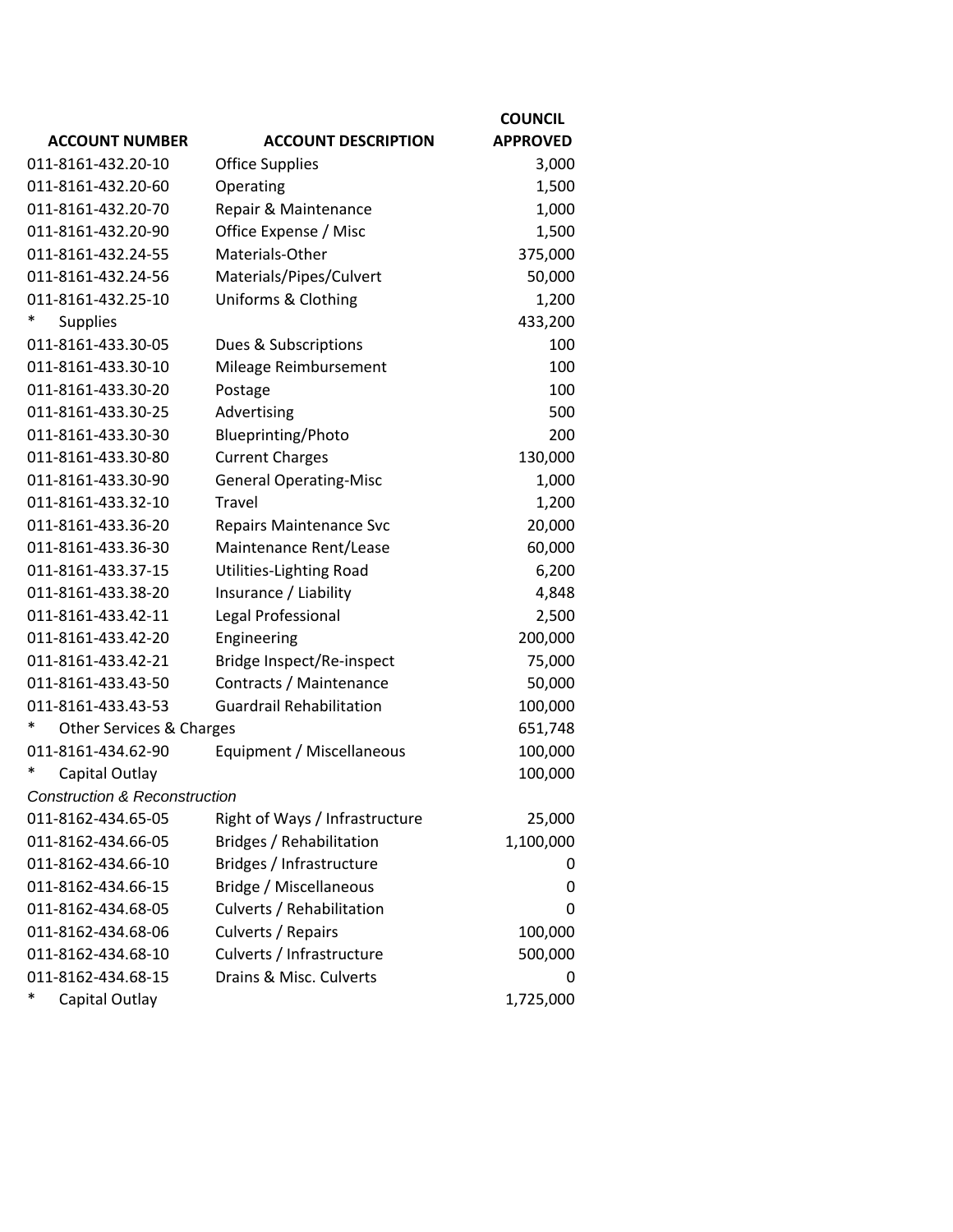| <b>ACCOUNT NUMBER</b>              | <b>ACCOUNT DESCRIPTION</b>    | <b>COUNCIL</b><br><b>APPROVED</b> |
|------------------------------------|-------------------------------|-----------------------------------|
| Employee Insurance                 |                               |                                   |
| 011-9410-411.17-10                 | Health                        | 153,495                           |
| 011-9410-411.17-20                 | Long Term Disability          | 1,370                             |
| 011-9410-411.17-30                 | Life                          | 930                               |
| 011-9410-411.17-40                 | Unemployment                  | 1,500                             |
| 011-9410-411.17-50                 | <b>Workers Compensation</b>   | 17,849                            |
| <b>Personal Services</b><br>*      |                               | 175,144                           |
| ****<br><b>Cumulative Bridge</b>   |                               | 3,666,856                         |
| Jail Lease Rental                  |                               |                                   |
| 020-0110-493.44-20                 | Jail Lease                    | 1,150,000                         |
| $\ast$<br>Other Services & Charges |                               | 1,150,000                         |
| ****<br>Jail Lease Rental          |                               | 1,150,000                         |
| <b>Rainy Day Fund - General</b>    |                               |                                   |
| 098-9800-413.30-90                 | <b>General Operating-Misc</b> | 0                                 |
| ∗<br>Other Services & Charges      |                               | 0                                 |
| **<br>Rainy Day Fund - General     |                               | $\Omega$                          |
| Rainy Day Fund - Econ Dev          |                               |                                   |
| 099-9800-413.30-90                 | <b>General Operating-Misc</b> | 0                                 |
| ∗<br>Other Services & Charges      |                               | 0                                 |
| **<br>Rainy Day Fund - Econ Dev    |                               | $\Omega$                          |
| <b>County Highway</b>              |                               |                                   |
| Administration                     | Kemper, Gutwein               |                                   |
| 101-8059-431.10-30                 | <b>Appointed Official</b>     | 143,178                           |
| 101-8059-431.11-10                 | <b>Full Time Employee</b>     | 215,663                           |
| 101-8059-431.12-20                 | Part Time - Other             | 9,750                             |
| 101-8059-431.13-10                 | Overtime                      | 12,337                            |
| *<br><b>Personal Services</b>      |                               | 380,928                           |
| 101-8060-431.10-30                 | <b>Appointed Official</b>     | 59,969                            |
| 101-8060-431.11-10                 | <b>Full Time Employee</b>     | 157,517                           |
| 101-8060-431.13-10                 | Overtime                      | 9,899                             |
| <b>Personal Services</b><br>∗      |                               | 227,385                           |
| 101-8060-432.20-10                 | <b>Office Supplies</b>        | 3,000                             |
| 101-8060-432.20-45                 | Computer                      | 800                               |
| $\ast$<br><b>Supplies</b>          |                               | 3,800                             |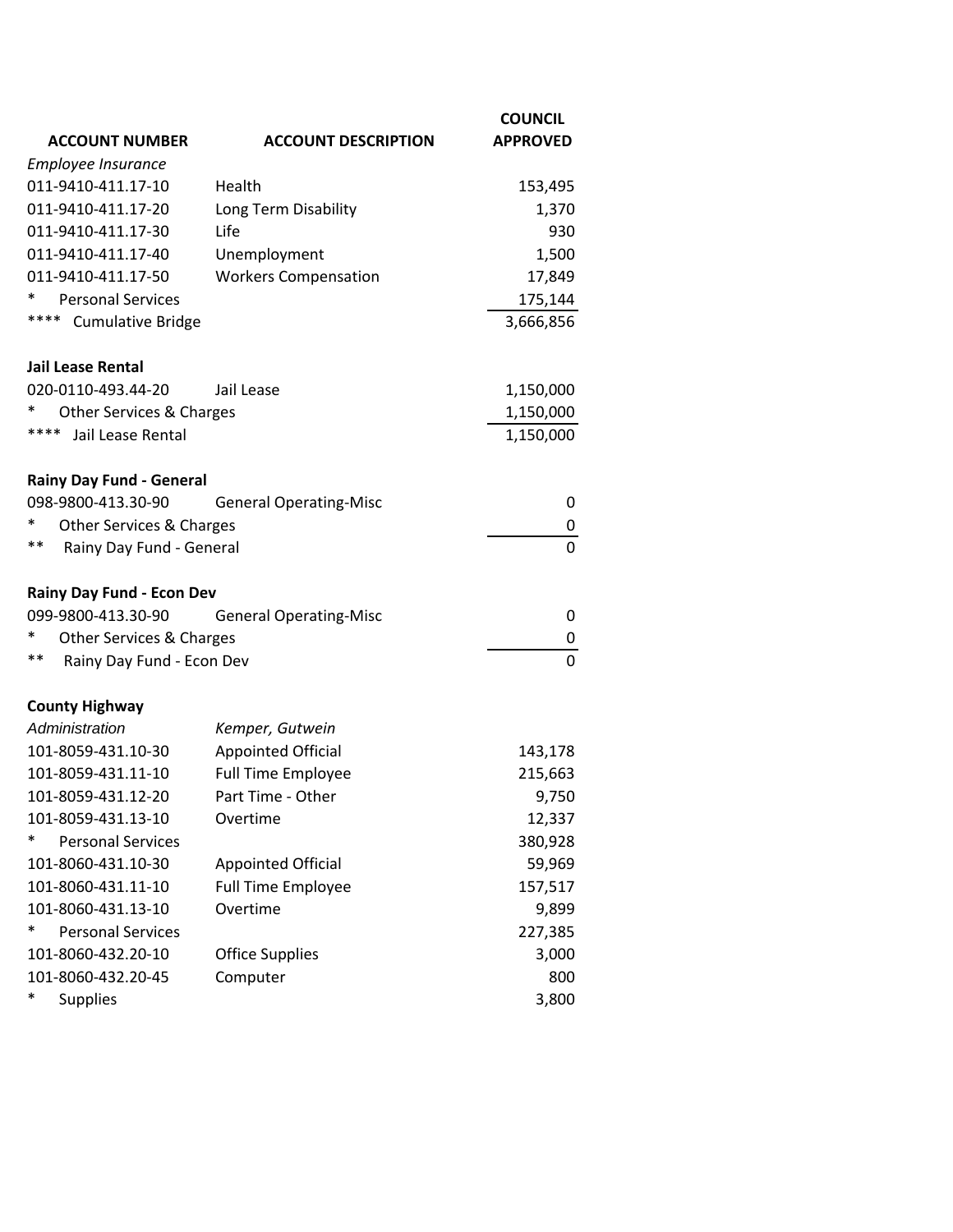|                                  |                               | <b>COUNCIL</b>  |
|----------------------------------|-------------------------------|-----------------|
| <b>ACCOUNT NUMBER</b>            | <b>ACCOUNT DESCRIPTION</b>    | <b>APPROVED</b> |
| 101-8060-433.30-10               | Mileage Reimbursement         | 100             |
| 101-8060-433.30-20               | Postage                       | 800             |
| 101-8060-433.30-25               | Advertising                   | 600             |
| 101-8060-433.30-30               | Blueprinting/Photo            | 350             |
| 101-8060-433.30-45               | Drug & Alcohol Testing        | 2,000           |
| 101-8060-433.32-10               | <b>Travel</b>                 | 400             |
| 101-8060-433.43-80               | Service-Office Equip          | 2,000           |
| *<br>Other Services & Charges    |                               | 6,250           |
| **<br>Administration             |                               | 618,363         |
| Maintenance & Repair             |                               |                 |
| 101-8061-431.11-10               | Full Time Employee            | 883,206         |
| 101-8061-431.12-20               | Part Time - Other             | 126,204         |
| 101-8061-431.13-10               | Overtime                      | 114,132         |
| 101-8061-431.19-10               | Engineer Time/Cum Bridge      | 45,000          |
| *<br><b>Personal Services</b>    |                               | 1,168,542       |
| 101-8061-432.22-50               | Garage / Parts Equipment      | 20,000          |
| 101-8061-432.22-60               | Garage / Tires                | 5,000           |
| 101-8061-432.23-40               | Maintenance / Parts           | 0               |
| 101-8061-432.24-20               | Adopt-a-Road                  | 0               |
| 101-8061-432.24-40               | Salt & Sand                   | $\Omega$        |
| 101-8061-432.24-50               | Stone & Gravel                | 5,000           |
| 101-8061-432.24-54               | <b>Materials-Construction</b> | 0               |
| 101-8061-432.24-55               | Materials-Other               | 0               |
| 101-8061-432.24-70               | Materials-Bituminous+Oil      | 2,000           |
| 101-8061-432.24-85               | Highway/Road / Other Supplies | 800             |
| ∗<br><b>Supplies</b>             |                               | 32,800          |
| 101-8061-433.42-60               | Property/Drainage Tax         | 3,000           |
| 101-8061-433.51-20               | Rent / Machinery & Equipment  | 3,500           |
| 101-8061-433.51-40               | Rent / Snow & Ice Removal     | 1,000           |
| 101-8061-433.51-90               | Rent / Miscellaneous          | 1,000           |
| Other Services & Charges         |                               | 8,500           |
| $***$<br>Maintenance and Repair  |                               | 1,209,842       |
| <b>General and Undistributed</b> |                               |                 |
| 101-8063-431.11-10               | <b>Full Time Employee</b>     | 192,204         |
| 101-8063-431.13-10               | Overtime                      | 20,897          |
| 101-8063-431.15-10               | <b>Social Security</b>        | 152,893         |
| 101-8063-431.16-10               | <b>PERF</b>                   | 135,042         |
| *<br><b>Personal Services</b>    |                               | 501,036         |
| 101-8063-432.22-20               | Gas & Oil                     | 75,000          |
| 101-8063-432.22-65               | <b>Maintainer Blades</b>      | 0               |
| 101-8063-432.25-10               | Uniforms & Clothing           | 15,350          |
| *<br><b>Supplies</b>             |                               | 90,350          |
|                                  |                               |                 |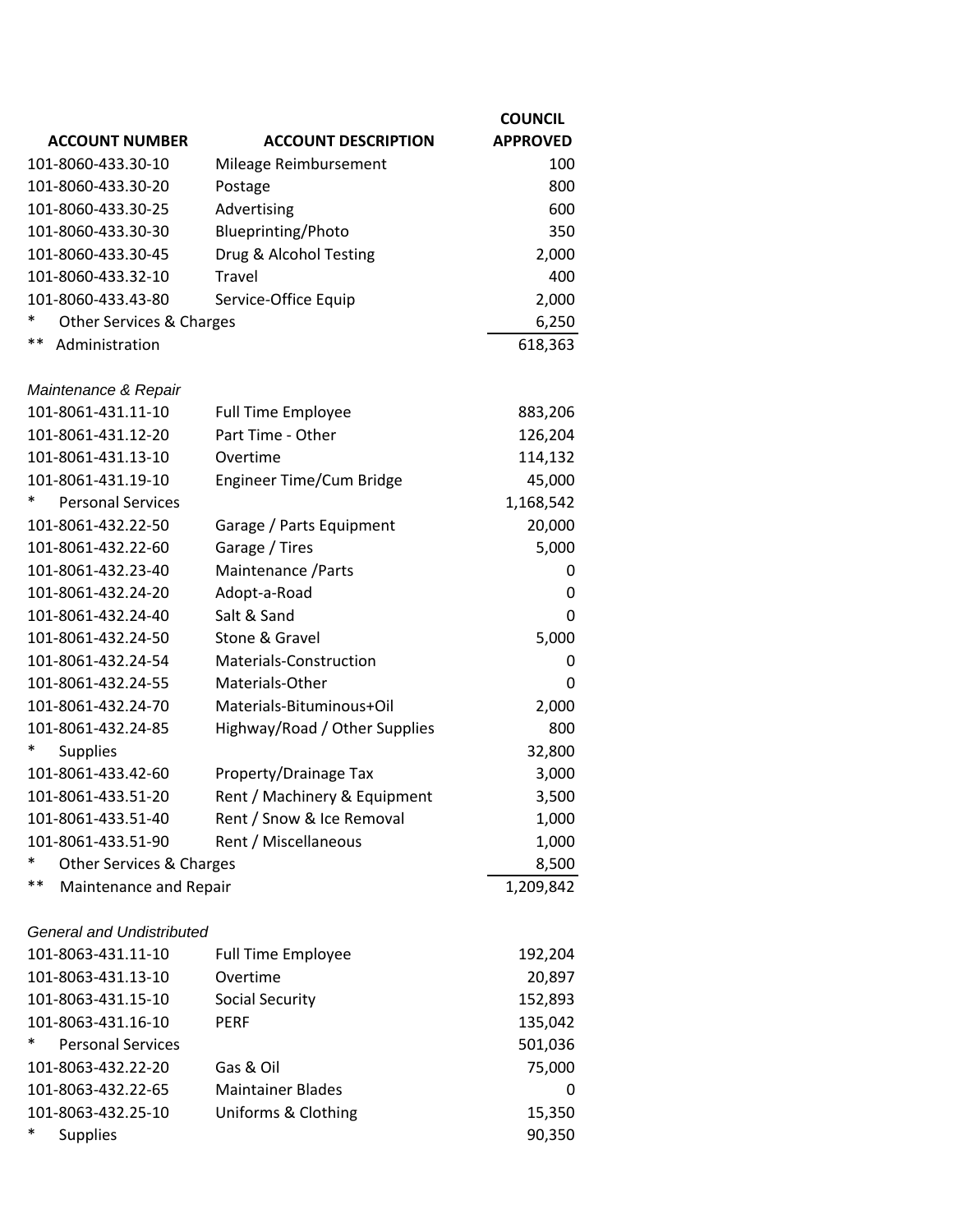|                                           |                                   | <b>COUNCIL</b>  |
|-------------------------------------------|-----------------------------------|-----------------|
| <b>ACCOUNT NUMBER</b>                     | <b>ACCOUNT DESCRIPTION</b>        | <b>APPROVED</b> |
| 101-8063-433.30-05                        | Dues & Subscriptions              | 0               |
| 101-8063-433.30-90                        | <b>General Operating-Misc</b>     | 0               |
| 101-8063-433.32-10                        | Travel                            | 0               |
| 101-8063-433.36-20                        | <b>Repairs Maintenance Svc</b>    | 0               |
| 101-8063-433.37-70                        | <b>Trash Removal</b>              | 4,700           |
| 101-8063-433.37-90                        | Utilities / Miscellaneous         | 20,100          |
| 101-8063-433.38-20                        | Insurance / Liability             | 45,000          |
| 101-8063-433.38-30                        | Insurance / Property              | 3,600           |
| 101-8063-433.38-40                        | Insurance / Vehicle               | 70,000          |
| 101-8063-433.40-06                        | Auto Expense / Car & Van Maint    | 0               |
| 101-8063-433.40-07                        | Auto Expense / Repairs-Svc. Equip | 10,000          |
| 101-8063-433.40-40                        | Auto Expense / Tires              | 0               |
| 101-8063-433.43-85                        | Contracts / Service-Radio Equip   | 2,500           |
| Other Services & Charges                  |                                   | 155,900         |
| 101-8063-434.61-45                        | Equipment / Highway               | 0               |
| 101-8063-434.62-25                        | Equipment / Data Processing       | 1,500           |
| 101-8063-434.62-80                        | Equipment / Garage                | 5,000           |
| 101-8063-434.62-90                        | Equipment / Miscellaneous         | 25,800          |
| Capital Outlay                            |                                   | 32,300          |
| 101-8064-431.12-20                        | Part Time - Other                 | 0               |
| <b>Personal Services</b>                  |                                   | 0               |
| 101-9410-411.17-10                        | Health                            | 665,977         |
| 101-9410-411.17-20                        | Long Term Disability              | 5,891           |
| 101-9410-411.17-30                        | Life                              | 3,999           |
| 101-9410-411.17-40                        | Unemployment                      | 3,200           |
| 101-9410-411.17-50                        | <b>Workers Compensation</b>       | 69,649          |
| 101-9410-411.17-60                        | Flex                              | 0               |
| *<br><b>Personal Services</b>             |                                   | 748,716         |
| $***$<br><b>General and Undistributed</b> |                                   | 1,528,302       |
| ****<br>County Highway                    |                                   | 3,356,507       |
| <b>Local Road &amp; Street</b>            |                                   |                 |
| Administration                            | Kemper, Gutwein                   |                 |
| 102-8260-432.20-10                        | <b>Office Supplies</b>            | 2,500           |
| 102-8260-432.20-45                        | Computer                          | 500             |
| <b>Supplies</b>                           |                                   | 3,000           |
| 102-8260-433.30-10                        | Mileage Reimbursement             | 100             |
| 102-8260-433.30-20                        | Postage                           | 400             |
| 102-8260-433.30-25                        | Advertising                       | 800             |
| 102-8260-433.30-30                        | Blueprinting/Photo                | 200             |
| 102-8260-433.32-10                        | Travel                            | 900             |
| 102-8260-433.42-11                        | Legal Professional                | 3,000           |

| $\ast$ | <b>Other Services &amp; Charges</b> | 5.400 |
|--------|-------------------------------------|-------|
|        | ** Administration                   | 8.400 |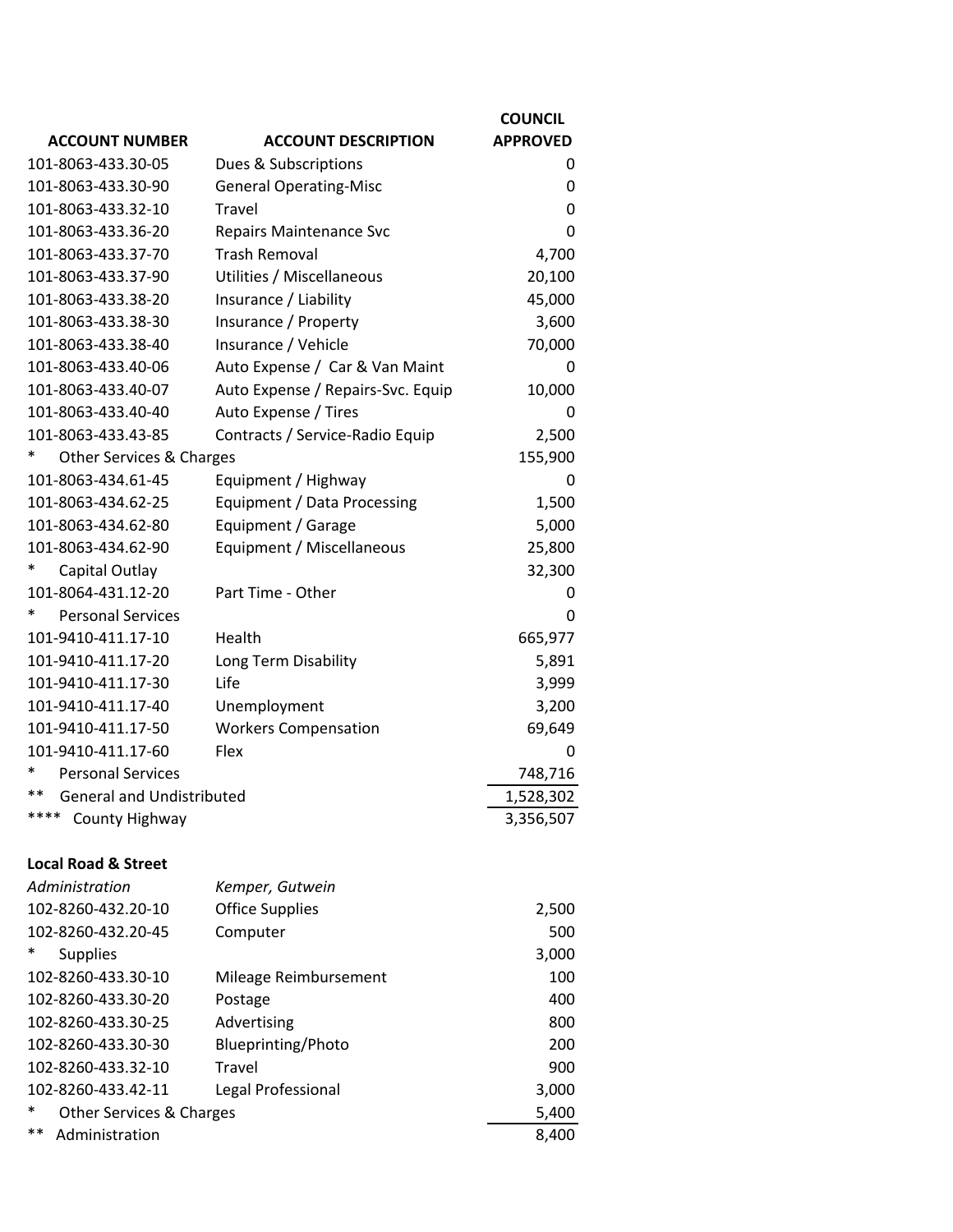| <b>ACCOUNT NUMBER</b>                             | <b>ACCOUNT DESCRIPTION</b>          | <b>COUNCIL</b><br><b>APPROVED</b> |
|---------------------------------------------------|-------------------------------------|-----------------------------------|
| Maintenance & Repair                              |                                     |                                   |
| 102-8261-432.23-20                                | Paint                               | 75,000                            |
| 102-8261-432.24-10                                | <b>Road Signs</b>                   | 26,500                            |
| 102-8261-432.24-54                                | <b>Materials-Construction</b>       | 2,000                             |
| 102-8261-432.24-55                                | Materials-Other                     | 790,000                           |
| 102-8261-432.24-80                                | Engineering                         | 1,500                             |
| 102-8261-432.24-85                                | <b>Other Supplies</b>               | 51,000                            |
| <b>Supplies</b>                                   |                                     | 946,000                           |
| 102-8261-433.30-80                                | <b>Current Charges</b>              | 100,000                           |
| 102-8261-433.36-15                                | <b>Pavement Marking Prog</b>        | 10,000                            |
| 102-8261-433.36-36                                | Maintenance / Engineering Svcs      | 150,000                           |
| 102-8261-433.36-90                                | Maintenance / Miscellaneous         | 1,000                             |
| 102-8261-433.43-50                                | Contracts / Maintenance             | 2,000                             |
| 102-8261-433.51-20                                | Rent / Machinery & Equipment        | 75,000                            |
| ∗<br>Other Services & Charges                     |                                     | 338,000                           |
| $***$<br>Maintenance & Repair                     |                                     | 1,284,000                         |
| <b>Construction &amp; Reconstruction</b>          |                                     |                                   |
| 102-8262-434.64-10                                | Railroad Corssings / Infrastructure | 10,000                            |
| 102-8262-434.65-05                                | Right of Ways / Infrastructure      | 100,000                           |
| 102-8262-434.67-05                                | Roads / Rehab/Repair                | 150,000                           |
| 102-8262-434.67-10                                | Roads /Infrastructure               | 0                                 |
| *<br>Capital Outlay                               |                                     | 260,000                           |
| $***$<br><b>Construction &amp; Reconstruction</b> |                                     | 260,000                           |
| <b>General &amp; Undistributed</b>                |                                     |                                   |
| 102-8263-432.20-60                                | Office Expense / Operating          | 500                               |
| 102-8263-432.24-30                                | <b>Safety Supplies</b>              | 6,000                             |
| ∗<br><b>Supplies</b>                              |                                     | 6,500                             |
| 102-8263-433.30-05                                | Dues & Subscriptions                | 500                               |
| 102-8263-433.32-10                                | Travel                              | 1,200                             |
| 102-8263-433.36-20                                | <b>Repairs Maintenance Svc</b>      | 500                               |
| 102-8263-433.37-15                                | Utilities-Lighting Road             | 850                               |
| Other Services & Charges                          |                                     | 3,050                             |
| 102-8263-434.62-25                                | Equipment / Data Processing         | 10,000                            |
| 102-8263-434.62-90                                | Equipment / Miscellaneous           | 100,000                           |
| ∗<br>Capital Outlay                               |                                     | 110,000                           |
| **<br><b>General &amp; Undistributed</b>          |                                     | 119,550                           |
| ****<br>Local Road & Street                       |                                     | 1,671,950                         |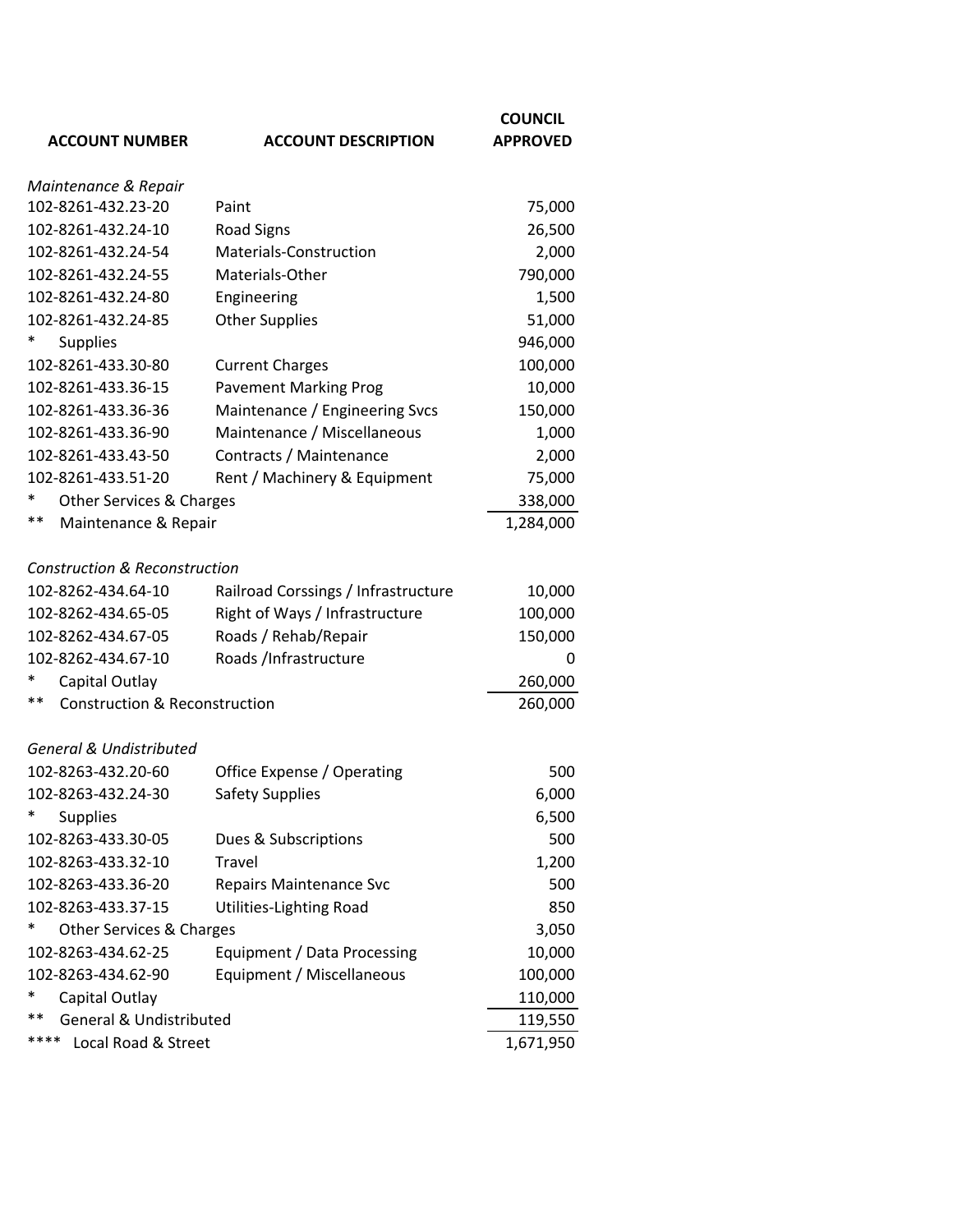|                                           |                                    | <b>COUNCIL</b>  |
|-------------------------------------------|------------------------------------|-----------------|
| <b>ACCOUNT NUMBER</b>                     | <b>ACCOUNT DESCRIPTION</b>         | <b>APPROVED</b> |
| <b>Excise Surtax</b>                      | Kemper, Gutwein                    |                 |
| 105-8261-432.24-55                        | Materials-Other                    | 400,000         |
| <b>Supplies</b>                           |                                    | 400,000         |
| 105-8261-434.67-90                        | Roads / Infrastructure-Paving      | 400,000         |
| Capital Outlay                            |                                    | 400,000         |
| ****<br><b>Excise Surtax</b>              |                                    | 800,000         |
| <b>Wheel Tax</b>                          | Kemper, Gutwein                    |                 |
| 106-8261-432.24-55                        | Materials-Other                    | 100,000         |
| <b>Supplies</b>                           |                                    | 100,000         |
| **** Wheel Tax                            |                                    | 100,000         |
| <b>Focus Program</b>                      |                                    |                 |
| Juvenile Alternatives                     | Vernon, Michael                    |                 |
| 154-3710-412.20-10                        | <b>Office Supplies</b>             | 0               |
| 154-3710-412.25-05                        | Food                               | 0               |
| <b>Supplies</b>                           |                                    | 0               |
| 154-3710-413.42-10                        | <b>Other Professional Services</b> | 0               |
| Other Services & Charges                  |                                    | 0               |
| ****<br><b>Focus Program</b>              |                                    | 0               |
| <b>Clerks Record Perpetuation</b>         |                                    |                 |
| Clerk                                     | Basham, Michael                    |                 |
| 160-5810-411.12-20                        | Part Time                          | 45,000          |
| 160-5810-411.15-10                        | <b>Social Security</b>             | 3,443           |
| <b>Personal Services</b>                  |                                    | 48,443          |
| 160-5810-412.20-10                        | <b>Office Supplies</b>             | 3,000           |
| <b>Supplies</b>                           |                                    | 3,000           |
| 160-5810-413.30-60                        | Software                           | 4,500           |
| 160-5810-413.43-30                        | Microfilm                          | 3,000           |
| <b>Other Services &amp; Charges</b>       |                                    | 7,500           |
| 160-5810-414.62-90                        | Capital Outlay-Misc                | 8,000           |
| Capital Outlay                            |                                    | 8,000           |
| ****<br><b>Clerks Record Perpetuation</b> |                                    | 66,943          |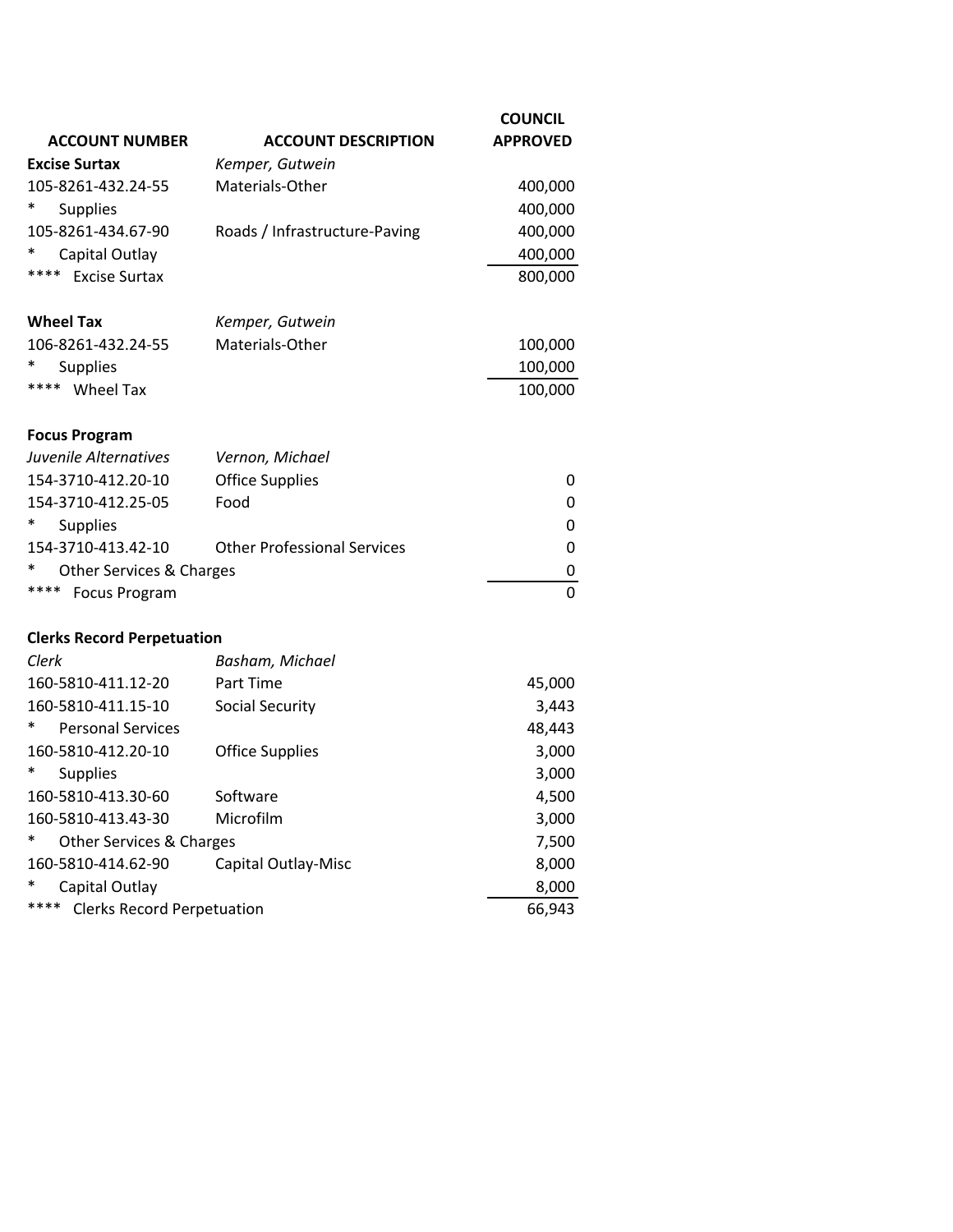|                                     |                            | <b>COUNCIL</b>  |
|-------------------------------------|----------------------------|-----------------|
| <b>ACCOUNT NUMBER</b>               | <b>ACCOUNT DESCRIPTION</b> | <b>APPROVED</b> |
| <b>Plat Book Fund</b>               |                            |                 |
| Auditor                             | Gutwein, Winger            |                 |
| 165-0110-411.12-10                  | Part Time - Regular        | 11,081          |
| 165-0110-411.12-20                  | Part Time                  | 2,000           |
| 165-0110-411.15-10                  | <b>Social Security</b>     | 1,001           |
| <b>Personal Services</b>            |                            | 14,082          |
| 165-0110-412.20-10                  | <b>Office Supplies</b>     | 1,000           |
| <b>Supplies</b>                     |                            | 1,000           |
| 165-0110-413.36-50                  | Rebinding                  | 1,000           |
| 165-0110-413.42-75                  | <b>Salary Support</b>      | 10,000          |
| 165-0110-413.45-75                  | Copier                     | 2,800           |
| ∗<br>Other Services & Charges       |                            | 13,800          |
| 165-0110-414.62-90                  | Capital Outlay-Misc        | 1,000           |
| Capital Outlay                      |                            | 1,000           |
| ****<br><b>Plat Book Fund</b>       |                            | 29,882          |
|                                     |                            |                 |
| <b>Recorder Record Perpetuation</b> |                            |                 |
| Recorder                            | Underwood, Michael         |                 |
| 170-0310-411.11-10                  | <b>Full Time Employee</b>  | 128,704         |
| 170-0310-411.15-10                  | <b>Social Security</b>     | 9,846           |

|        | 170-0310-411.16-10                  | <b>PERF</b>                   | 9,332   |
|--------|-------------------------------------|-------------------------------|---------|
| $\ast$ | <b>Personal Services</b>            |                               | 147,882 |
|        | 170-0310-413.30-90                  | <b>General Operating-Misc</b> | 0       |
| $\ast$ | <b>Other Services &amp; Charges</b> |                               | 0       |
|        | 170-9410-411.17-10                  | Health                        | 42,580  |
|        | 170-9410-411.17-20                  | Long Term Disability          | 527.88  |
|        | 170-9410-411.17-30                  | Life                          | 365.2   |
|        | 170-9410-411.17-50                  | <b>Workers Compensation</b>   | 2,180   |
| $\ast$ | <b>Personal Services</b>            |                               | 45,653  |
| ****   | Recorder Record Perpetuation        |                               | 193,535 |

## **ID Security Protection**

| Recorder                                      | Underwood, Michael            |          |
|-----------------------------------------------|-------------------------------|----------|
| 172-0310-411.11-10                            |                               |          |
| 172-0310-411.12-20                            | Part Time                     | 0        |
| 172-0310-411.15-10                            | Social Security               | 0        |
| $\ast$<br><b>Personal Services</b>            |                               | $\Omega$ |
| 172-0310-413.30-90                            | <b>General Operating-Misc</b> | 0        |
| $\ast$<br><b>Other Services &amp; Charges</b> |                               | $\Omega$ |
| ****<br><b>ID Security Protection</b>         |                               | 0        |
|                                               |                               |          |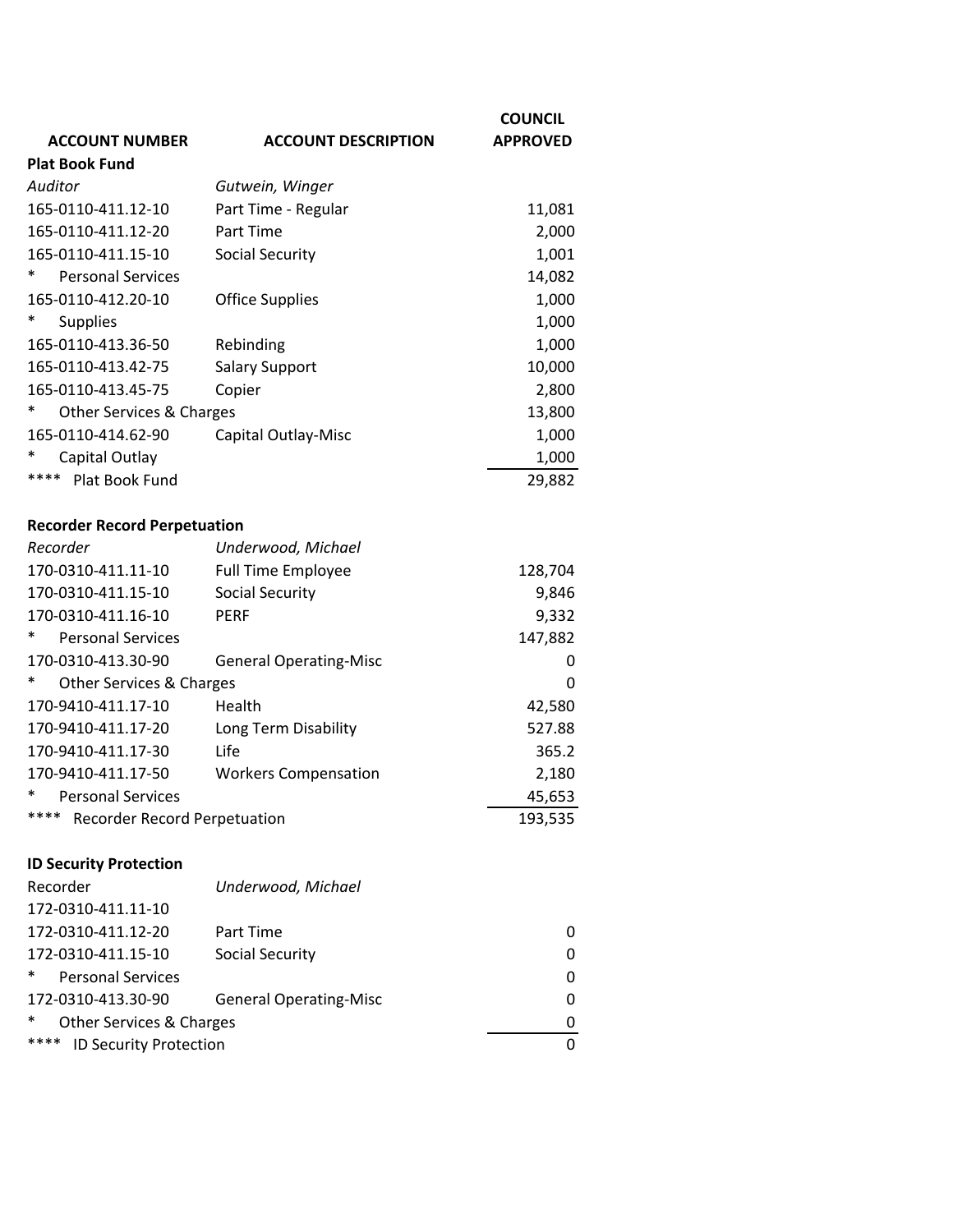|                                    |                                    | <b>COUNCIL</b>  |
|------------------------------------|------------------------------------|-----------------|
| <b>ACCOUNT NUMBER</b>              | <b>ACCOUNT DESCRIPTION</b>         | <b>APPROVED</b> |
| <b>Wireless E911</b>               |                                    |                 |
| Sheriff                            | Gutwein, Michael                   |                 |
| 173-5410-421.11-10                 | <b>Full Time Employee</b>          | 89,615          |
| 173-5410-421.13-10                 | Overtime                           | 5,000           |
| 173-5410-421.15-10                 | <b>Social Security</b>             | 7,238           |
| 173-5410-421.16-10                 | <b>PERF</b>                        | 6,860           |
| *<br><b>Personal Services</b>      |                                    | 108,713         |
| 173-5410-423.30-60                 | Software services                  | 30,000          |
| 173-5410-423.32-10                 | <b>Travel &amp; Training</b>       | 5,000           |
| 173-5410-423.43-10                 | <b>Contractual Services</b>        | 200,000         |
| $\ast$<br>Other Services & Charges |                                    | 235,000         |
| 173-5410-424.62-90                 | Equipment / Miscellaneous          | 30,000          |
| $\ast$<br>Capital Outlay           |                                    | 30,000          |
| 173-9410-411.17-10                 | Health                             | 31,812          |
| 173-9410-411.17-20                 | Long Term Disability               | 396             |
| 173-9410-411.17-30                 | Life                               | 274             |
| 173-9410-411.17-50                 | <b>Workers Compensation</b>        | 5059            |
| *<br><b>Personal Services</b>      |                                    | 37,541          |
| **** Wireless E911                 |                                    | 411,254         |
|                                    |                                    |                 |
| E-911                              |                                    |                 |
| <b>Sheriff</b>                     | Gutwein, Michael                   |                 |
| 176-5410-421.11-10                 | <b>Full Time Employee</b>          | 0               |
| 176-5410-421.13-10                 | Overtime                           | 0               |
| 176-5410-421.15-10                 | <b>Social Security</b>             | 0               |
| 176-5410-421.16-10                 | <b>PERF</b>                        | 0               |
| *<br><b>Personal Services</b>      |                                    | 0               |
| 176-5410-422.20-10                 | <b>Office Supplies</b>             | 0               |
| *<br><b>Supplies</b>               |                                    | 0               |
| 176-5410-423.30-90                 | <b>General Operating-Misc</b>      | 0               |
| 176-5410-423.42-10                 | <b>Other Professional Services</b> | 0               |
| 176-5410-423.43-35                 | Consultant                         | 10,000          |
| 176-5410-423.45-80                 | E-911 Payment #1                   | 413,000         |
| 176-5410-423.45-81                 | E-911 Payment #2                   | 450,000         |
| *<br>Other Services & Charges      |                                    | 873,000         |
| 176-5410-424.62-90                 | Equipment / Miscellaneous          | 100,000         |
| *<br>Capital Outlay                |                                    | 100,000         |
| 176-9410-411.17-10                 | Health                             | 0               |
| 176-9410-411.17-20                 | Long Term Disability               | 0               |
| 176-9410-411.17-30                 | Life                               | 0               |
| 176-9410-411.17-40                 | Unemployment                       | 0               |
| *<br><b>Personal Services</b>      |                                    | 0               |
| ****<br>E-911                      |                                    | 973,000         |
|                                    |                                    |                 |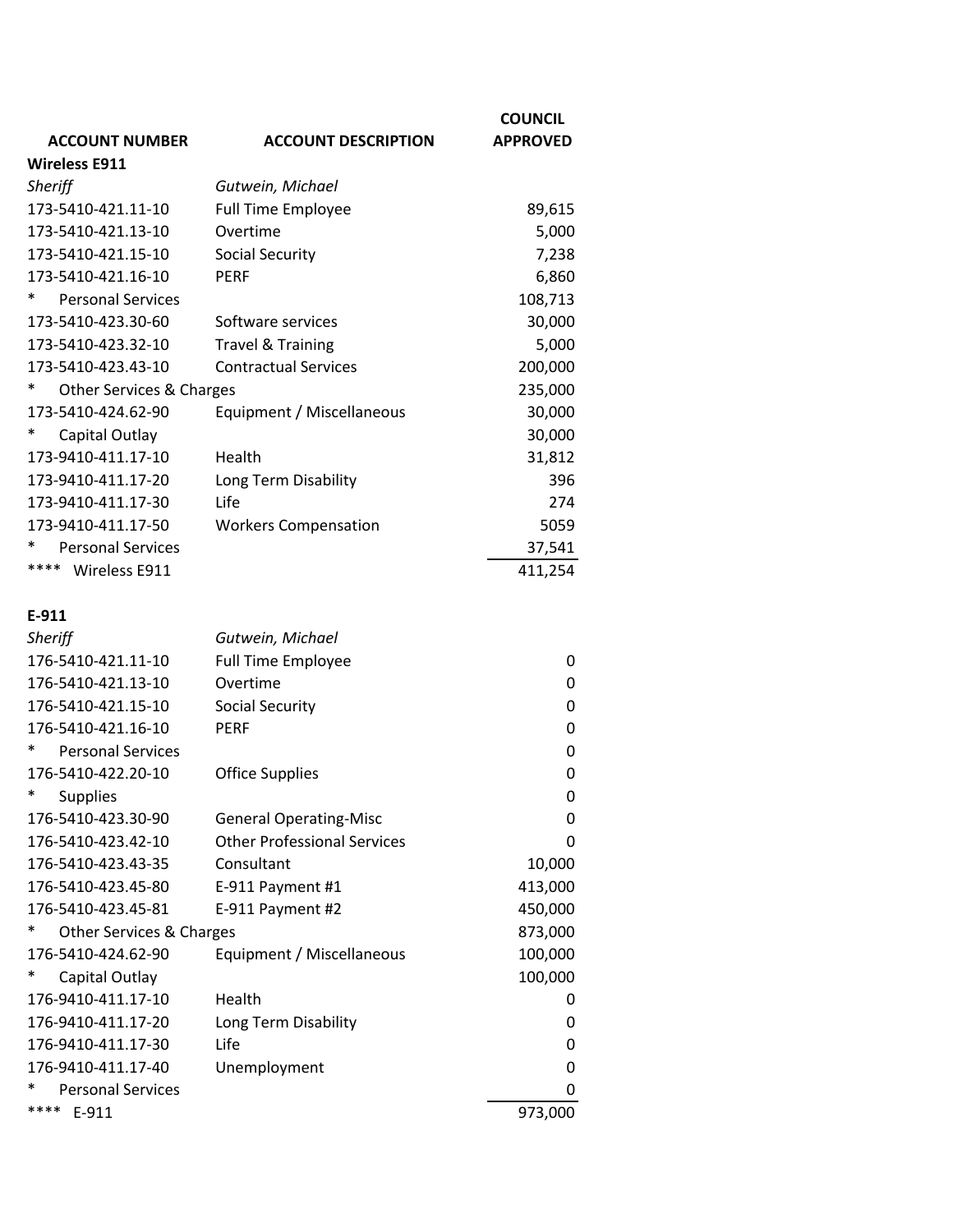| <b>ACCOUNT NUMBER</b>                            | <b>ACCOUNT DESCRIPTION</b>      | <b>COUNCIL</b><br><b>APPROVED</b> |
|--------------------------------------------------|---------------------------------|-----------------------------------|
| <b>Surveyor Cornerstone Perpetuation</b>         |                                 |                                   |
| Surveyor                                         | Winger, Kemper                  |                                   |
| 240-0410-411.10-10                               | <b>Elected Official</b>         | 10,178                            |
| 240-0410-411.11-10                               | <b>Full Time Employee</b>       | 13,845                            |
| 240-0410-411.15-10                               | Social Security                 | 1,838                             |
| 240-0410-411.16-10                               | <b>PERF</b>                     | 1,742                             |
| <b>Personal Services</b>                         |                                 | 27,603                            |
| 240-0410-412.20-60                               | Office Expense / Operating      | 5,000                             |
| 240-0410-412.22-20                               | Gas Oil & Lube                  | 4,000                             |
| <b>Supplies</b>                                  |                                 | 9,000                             |
| 240-0410-413.30-05                               | Dues & Subscriptions            | 600                               |
| 240-0410-413.30-25                               | Advertising                     | 200                               |
| 240-0410-413.32-10                               | <b>Travel &amp; Training</b>    | 2,500                             |
| 240-0410-413.36-10                               | Maintenance & Repair            | 3,000                             |
| 240-0410-413.37-20                               | Telephone                       | 1,300                             |
| 240-0410-413.43-35                               | Contracts / Consultant          | 10,000                            |
| ∗<br>Other Services & Charges                    |                                 | 17,600                            |
| 240-0410-414.62-90                               | Equipment / Capital Outlay-Misc | 10,000                            |
| ∗<br>Capital Outlay                              |                                 | 10,000                            |
| 240-9410-411.17-10                               | Health                          | 7,102                             |
| 240-9410-411.17-20                               | Long Term Disability            | 264                               |
| 240-9410-411.17-30                               | Life                            | 183                               |
| <b>Personal Services</b>                         |                                 | 7,549                             |
| ****<br><b>Surveyor Cornerstone Perpetuation</b> |                                 | 71,752                            |
| <b>F-Lake Detention</b>                          |                                 |                                   |
| Surveyor                                         | Winger, Kemper                  |                                   |
| 241-0410-413.69-11                               | Detention - Constr&Observ       | 0                                 |
| 241-0410-413.69-12                               | Detention - Maintenance         | 25,000                            |
| *<br>Other Services & Charges                    |                                 | 25,000                            |
| ****<br><b>F-Lake Detention</b>                  |                                 | 25,000                            |
| <b>Engineering Review</b>                        |                                 |                                   |
| Surveyor                                         | Winger, Kemper                  |                                   |
| 244-0410-413.36-36                               | <b>Engineering Services</b>     | 60,000                            |
| Other Services & Charges                         |                                 | 60,000                            |
| ****<br><b>Engineering Review</b>                |                                 | 60,000                            |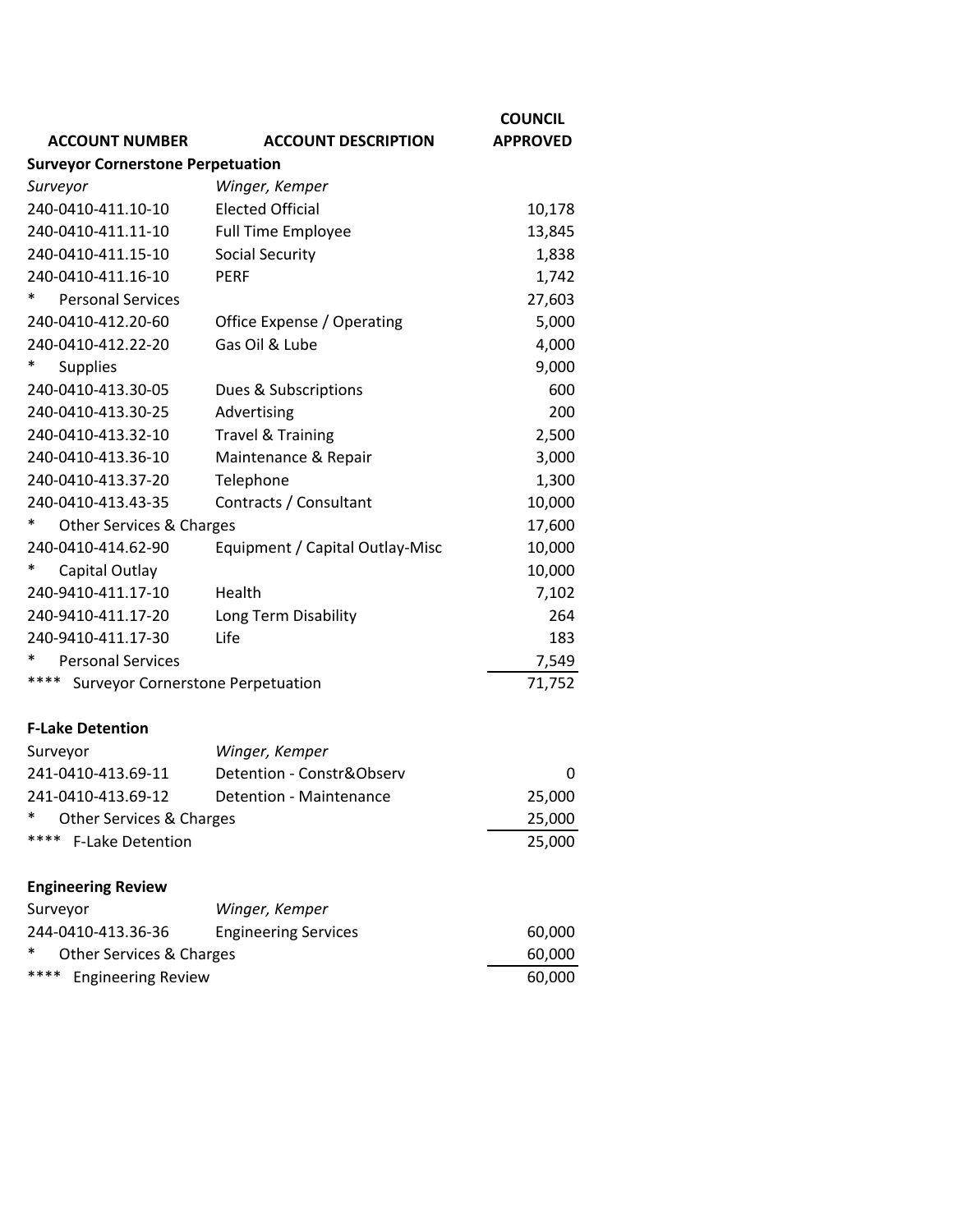|                               |                                    | <b>COUNCIL</b>  |
|-------------------------------|------------------------------------|-----------------|
| <b>ACCOUNT NUMBER</b>         | <b>ACCOUNT DESCRIPTION</b>         | <b>APPROVED</b> |
| <b>Phase II Stormwater</b>    |                                    |                 |
| Surveyor                      | Winger, Kemper                     |                 |
| 247-0410-411.10-10            | <b>Elected Official</b>            | 35,597          |
| 247-0410-411.11-10            | <b>Full Time Employee</b>          | 142,103         |
| 247-0410-411.12-20            | Part Time                          | 20,000          |
| 247-0410-411.13-10            | Overtime                           | 5,000           |
| 247-0410-411.15-10            | <b>Social Security</b>             | 15,507          |
| 247-0410-411.16-10            | <b>PERF</b>                        | 13,246          |
| *<br><b>Personal Services</b> |                                    | 231,453         |
| 247-0410-412.20-10            | <b>Office Supplies</b>             | 6,000           |
| 247-0410-412.20-15            | Office Expense / Equipment         | 10,000          |
| 247-0410-412.20-20            | <b>Printed Forms</b>               | 10,000          |
| 247-0410-412.20-90            | Office Expense / Misc              | 20,000          |
| 247-0410-412.22-20            | Gas Oil & Lube                     | 6,000           |
| 247-0410-412.25-40            | Signage                            | 12,000          |
| *<br><b>Supplies</b>          |                                    | 64,000          |
| 247-0410-413.30-05            | Dues & Subscriptions               | 2,000           |
| 247-0410-413.30-10            | Mileage Reimbursement              | 2,000           |
| 247-0410-413.30-20            | Postage                            | 4,000           |
| 247-0410-413.30-25            | Advertising                        | 10,000          |
| 247-0410-413.30-60            | Software                           | 10,000          |
| 247-0410-413.30-90            | <b>General Operating-Misc</b>      | 20,000          |
| 247-0410-413.32-10            | <b>Travel &amp; Training</b>       | 20,000          |
| 247-0410-413.32-90            | Training Costs / Misc              | 50,000          |
| 247-0410-413.37-90            | Utilities / Miscellaneous          | 1,000           |
| 247-0410-413.42-10            | <b>Other Professional Services</b> | 200,000         |
| 247-0410-413.42-15            | <b>Legal Notices</b>               | 1,000           |
| 247-0410-413.42-20            | Engineering                        | 50,000          |
| 247-0410-413.42-90            | Administrative / Miscellaneous     | 30,000          |
| 247-0410-413.43-20            | Contracts / Legal Services         | 38,000          |
| 247-0410-413.43-60            | Contracts-Educator                 | 20,000          |
| *<br>Other Services & Charges |                                    | 458,000         |
| 247-0410-414.62-90            | Capital Outlay-Misc                | 25,000          |
| *<br>Capital Outlay           |                                    | 25,000          |
| 247-9410-411.17-10            | Health                             | 40,559          |
| 247-9410-411.17-20            | Long Term Disability               | 528             |
| 247-9410-411.17-30            | Life                               | 365             |
| 247-9410-411.17-50            | <b>Workers Compensation</b>        | 3,727           |
| 247-9410-411.17-60            | Flex                               | 0               |
| <b>Personal Services</b>      |                                    | 45,179          |
| ****<br>Phase II Stormwater   |                                    | 823,632         |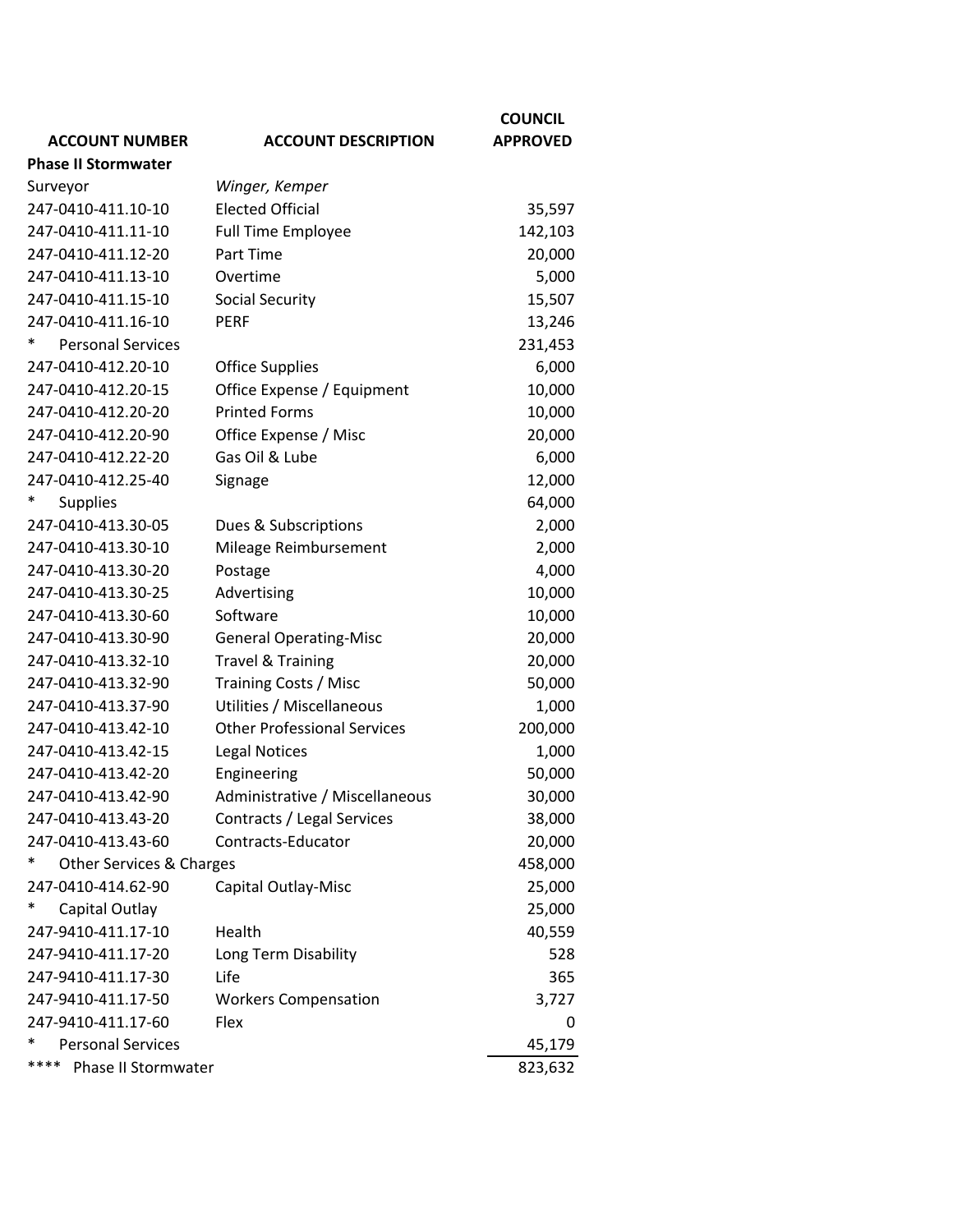|                                            |                                    | <b>COUNCIL</b>  |
|--------------------------------------------|------------------------------------|-----------------|
| <b>ACCOUNT NUMBER</b>                      | <b>ACCOUNT DESCRIPTION</b>         | <b>APPROVED</b> |
| <b>Berlovitz Detention</b>                 |                                    |                 |
| Surveyor                                   | Winger, Kemper                     |                 |
| 248-0410-413.69-11                         | Detention - Constr&Observ          | 0               |
| 248-0410-413.69-12                         | Detention - Maintenance            | 25,000          |
| Other Services & Charges                   |                                    | 25,000          |
| ****<br><b>Berlovitz Detention</b>         |                                    | 25,000          |
| <b>Prosecutor Drug Enforcement</b>         |                                    |                 |
| Prosecutor                                 | Underwood, Winger                  |                 |
| 257-5910-422.20-10                         | <b>Office Supplies</b>             | 2,000           |
| <b>Supplies</b>                            |                                    | 2,000           |
| 257-5910-423.30-90                         | <b>General Operating-Misc</b>      | 30,000          |
| 257-5910-423.32-10                         | <b>Travel &amp; Training</b>       | 2,000           |
| 257-5910-423.35-10                         | <b>Building Lease</b>              | 21,980          |
| 257-5910-423.35-20                         | Maintenance & Repair               | 0               |
| 257-5910-423.37-30                         | Cellular Telephone                 | 3,500           |
| 257-5910-423.37-90                         | Utilities / Miscellaneous          | 8,800           |
| Other Services & Charges                   |                                    | 66,280          |
| 257-5910-424.62-25                         | Equip / Data Processing-Hardware   | 5,000           |
| ∗<br>Capital Outlay                        |                                    | 5,000           |
| ****<br><b>Prosecutor Drug Enforcement</b> |                                    | 73,280          |
| <b>Pre-Trial Diversion</b>                 |                                    |                 |
| Prosecutor                                 | Underwood, Winger                  |                 |
| 260-5910-411.11-10                         | <b>Full Time Employee</b>          | 86,092          |
| 260-5910-411.13-10                         | Overtime                           | 25,000          |
| 260-5910-411.15-10                         | <b>Social Security</b>             | 8,499           |
| 260-5910-411.16-10                         | <b>PERF</b>                        | 8,055           |
| $\ast$<br><b>Personal Services</b>         |                                    | 127,646         |
| 260-5910-413.30-90                         | <b>General Operating-Misc</b>      | 140,000         |
| 260-5910-413.30-97                         | <b>General Law Enforcement</b>     | 75,000          |
| 260-5910-413.32-10                         | <b>Travel &amp; Training</b>       | 16,000          |
| 260-5910-413.37-30                         | Cellular Telephone                 | 12,500          |
| 260-5910-413.40-05                         | Auto Expense / Maintenance         | 1,000           |
| 260-5910-413.40-10                         | Auto Expense / Gasoline & Oil      | 1,500           |
| 260-5910-413.42-05                         | Admin / Project Safe Neighborhood  | 10,000          |
| 260-5910-413.42-10                         | <b>Other Professional Services</b> | 50,000          |
| 260-5910-413.46-75                         | <b>Witness Fees</b>                | 5,000           |
| 260-5910-413.46-80                         | <b>Transcripts &amp; Records</b>   | 0               |
| ∗<br>Other Services & Charges              |                                    | 311,000         |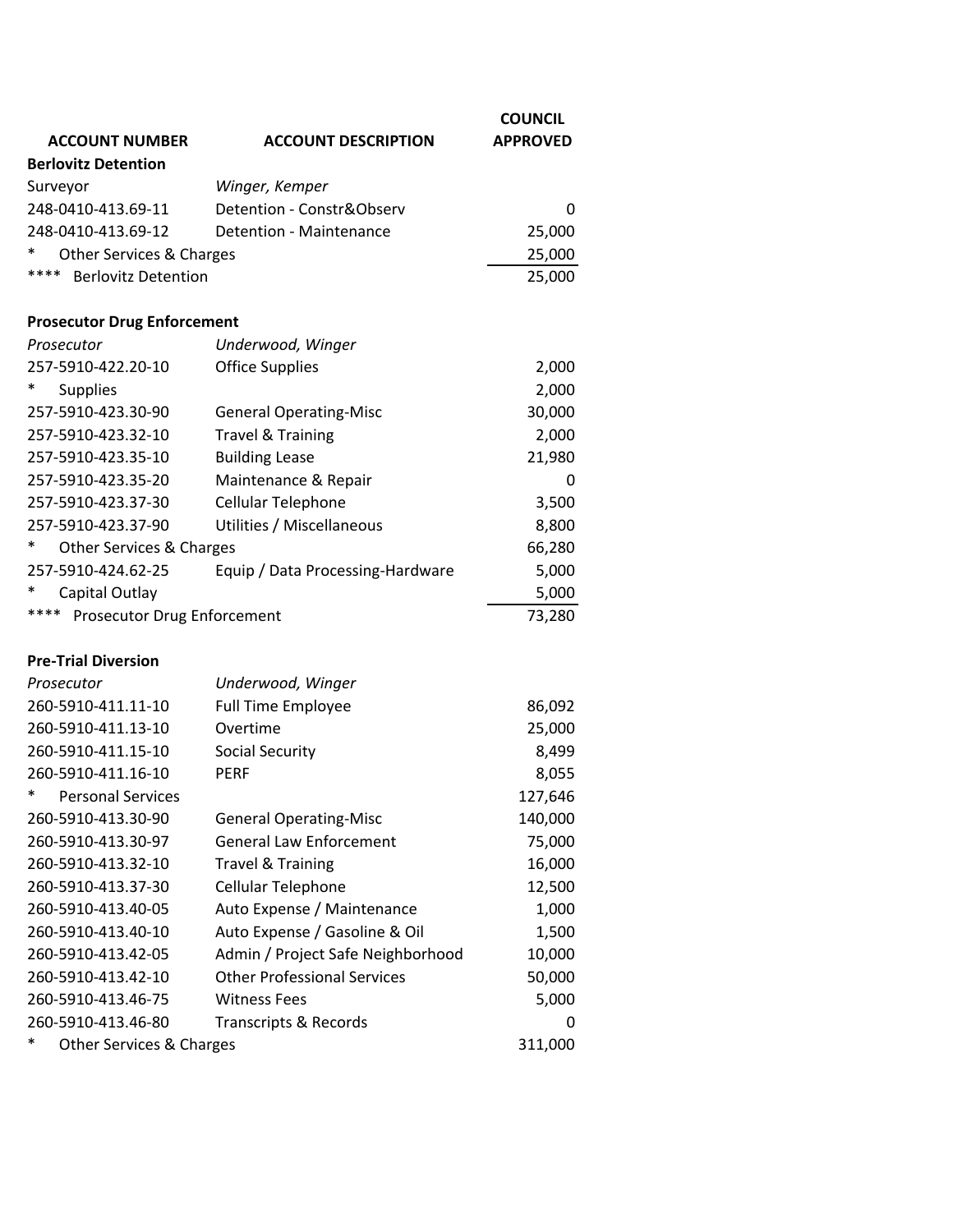|                                     |                                    | <b>COUNCIL</b>  |
|-------------------------------------|------------------------------------|-----------------|
| <b>ACCOUNT NUMBER</b>               | <b>ACCOUNT DESCRIPTION</b>         | <b>APPROVED</b> |
| 260-5910-414.62-70                  | Equipment / Vehicles (Plated)      | 1,000           |
| ∗<br>Capital Outlay                 |                                    | 1,000           |
| 260-5910-424.62-07                  | Equipment / Law Enforcement        | 30,000          |
| ∗<br>Capital Outlay                 |                                    | 30,000          |
| 260-9410-                           | <b>Employee Benefits</b>           | 16,597          |
| ****<br><b>Pre-Trial Diversion</b>  |                                    | 485,243         |
| <b>Infraction Diversion</b>         |                                    |                 |
| Prosecutor                          | Underwood, Winger                  |                 |
| 261-5910-412.20-10                  | <b>Office Supplies</b>             | 2,000           |
| <b>Supplies</b>                     |                                    | 2,000           |
| 261-5910-413.30-05                  | Dues & Subscriptions               | 4,000           |
| 261-5910-413.30-90                  | <b>General Operating-Misc</b>      | 20,000          |
| 261-5910-413.32-10                  | <b>Travel &amp; Training</b>       | 15,000          |
| 261-5910-413.42-10                  | <b>Other Professional Services</b> | 15,000          |
| 261-5910-413.46-55                  | Law Book Subscriptions             | 22,000          |
| 261-5910-413.46-80                  | <b>Transcripts &amp; Records</b>   | 20,000          |
| Other Services & Charges            |                                    | 96,000          |
| ****<br><b>Infraction Diversion</b> |                                    | 98,000          |
| <b>Reassessment</b>                 |                                    |                 |
| <b>County Assessor</b>              | Underwood, Basham                  |                 |
| 281-0510-411.11-10                  | <b>Full Time Employee</b>          | 121,100         |
| 281-0510-411.12-10                  | Part Time - Regular                | 0               |
| 281-0510-411.12-20                  | Part Time                          | 50,000          |
| 281-0510-411.12-50                  | <b>Board Members</b>               | 5,000           |
| 281-0510-411.13-10                  | Overtime                           | 0               |
| 281-0510-411.14-10                  | <b>Additional Pay</b>              | 0               |
| 281-0510-411.15-10                  | <b>Social Security</b>             | 13,472          |
| 281-0510-411.16-10                  | <b>PERF</b>                        | 8,780           |
| $\ast$<br><b>Personal Services</b>  |                                    | 198,352         |
| 281-0510-412.20-10                  | <b>Office Supplies</b>             | 15,000          |
| $\ast$<br><b>Supplies</b>           |                                    | 15,000          |
| 281-0510-413.30-05                  | Dues & Subscriptions               | 0               |
| 281-0510-413.30-20                  | Postage                            | 23,000          |
| 281-0510-413.30-25                  | Advertising                        | 1,000           |
| 281-0510-413.30-60                  | Software                           | 0               |
| 281-0510-413.30-90                  | <b>General Operating-Misc</b>      | 0               |
| 281-0510-413.32-10                  | <b>Travel &amp; Training</b>       | 7,000           |
| 281-0510-413.36-10                  | Maintenance & Repair               | 0               |
| 281-0510-413.43-35                  | Contracts / Consultant             | 0               |
| ∗<br>Other Services & Charges       |                                    | 31,000          |
| 281-0510-414.62-90                  | Capital Outlay-Misc                | 0               |
| ∗<br>Capital Outlay                 |                                    | 0               |
|                                     |                                    |                 |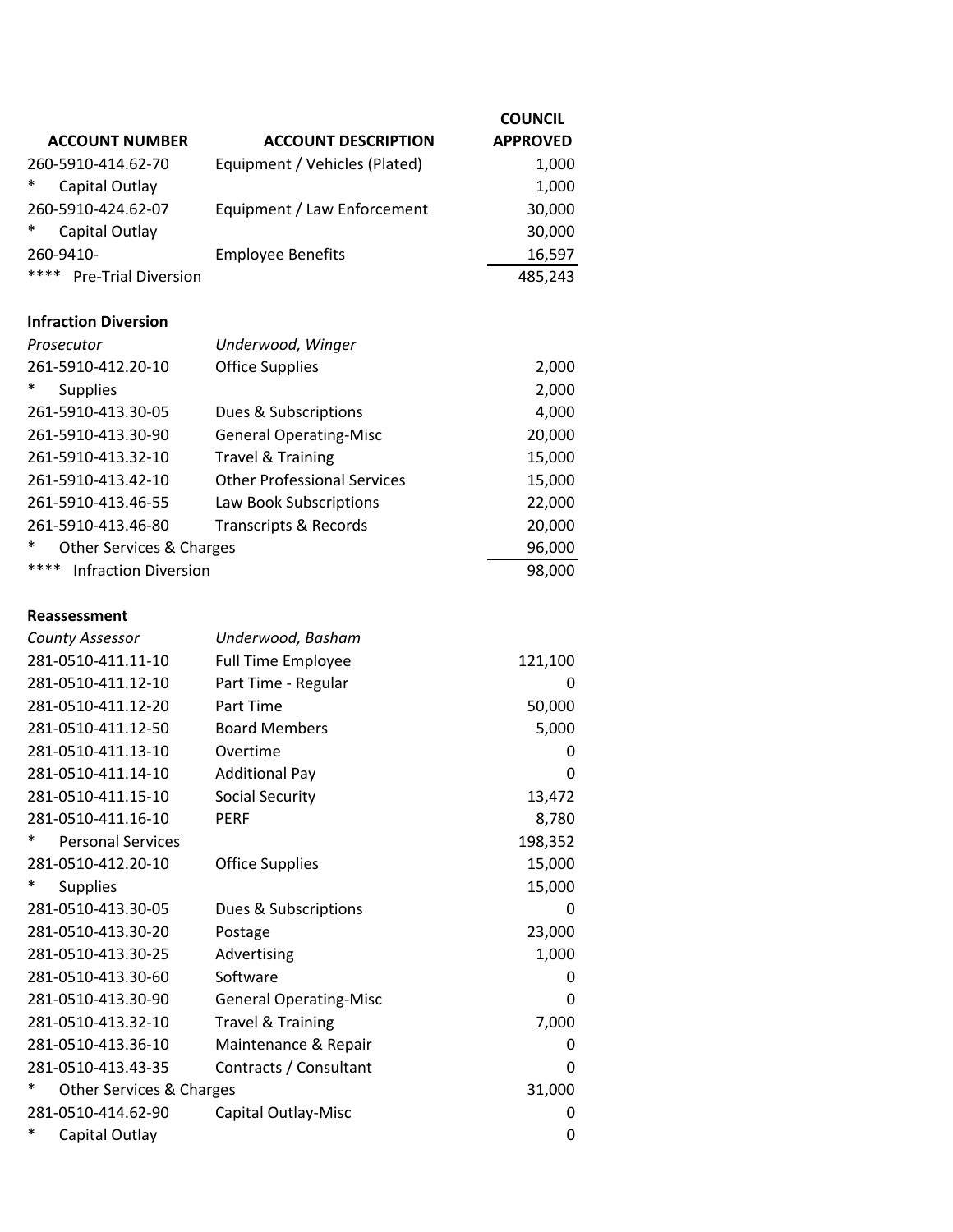| <b>ACCOUNT NUMBER</b>              | <b>ACCOUNT DESCRIPTION</b>    | <b>COUNCIL</b><br><b>APPROVED</b> |
|------------------------------------|-------------------------------|-----------------------------------|
| 281-9410-411.17-10                 | Health                        | 0                                 |
| 281-9410-411.17-20                 | Long Term Disability          | 0                                 |
| 281-9410-411.17-30                 | Life                          | 0                                 |
| 281-9410-411.17-40                 | Unemployment                  | 0                                 |
| *<br><b>Personal Services</b>      |                               | 0                                 |
| ****<br>Reassessment               |                               | 244,352                           |
| <b>Sales Disclosure</b>            |                               |                                   |
| <b>County Assessor</b>             | Underwood, Basham             |                                   |
| 285-0510-411.12-20                 | Part Time                     | 10,000                            |
| 285-0510-411.13-10                 | Overtime                      | 0                                 |
| 285-0510-411.15-10                 | <b>Social Security</b>        | 765                               |
| $\ast$<br><b>Personal Services</b> |                               | 10,765                            |
| 285-0510-413.30-60                 | Software                      | 10,000                            |
| 285-0510-413.30-90                 | <b>General Operating-Misc</b> | 25,000                            |
| 285-0510-413.32-10                 | <b>Travel &amp; Training</b>  | 7,000                             |
| $\ast$<br>Other Services & Charges |                               | 42,000                            |
| ****<br>Sales Disclosure           |                               | 52,765                            |
| <b>EDIT</b>                        |                               |                                   |
| Surveyor                           | Winger, Kemper                |                                   |
| 301-0420-411.10-10                 | <b>Elected Official</b>       | 9,796                             |
| 301-0420-411.11-10                 | <b>Full Time Employee</b>     | 129,022                           |
| 301-0420-411.12-20                 | Part Time                     | 4,000                             |
| 301-0420-411.15-10                 | <b>Social Security</b>        | 10,986                            |
| 301-0420-411.16-10                 | PERF                          | 10,121                            |
| *<br><b>Personal Services</b>      |                               | 163,925                           |
| 301-0430-413.52-20                 | <b>Drainage Projects</b>      | 75,000                            |
| $\ast$<br>Other Services & Charges |                               | 75,000                            |
| $***$<br>Surveyor                  |                               | 238,925                           |
| <b>County Commissioners</b>        | Kemper, Winger                |                                   |
|                                    |                               |                                   |

| COUNTY COMMISSIONERS               | <i>Kemper, winger</i>     |              |
|------------------------------------|---------------------------|--------------|
| 301-1110-411.11-10                 | <b>Full Time Employee</b> | 39,755       |
| 301-1110-411.12-20                 | Part Time                 | <sup>0</sup> |
| 301-1110-411.15-10                 | Social Security           | 3.042        |
| 301-1110-411.16-10                 | <b>PFRF</b>               | 2.883        |
| $\ast$<br><b>Personal Services</b> |                           | 45,680       |
|                                    |                           |              |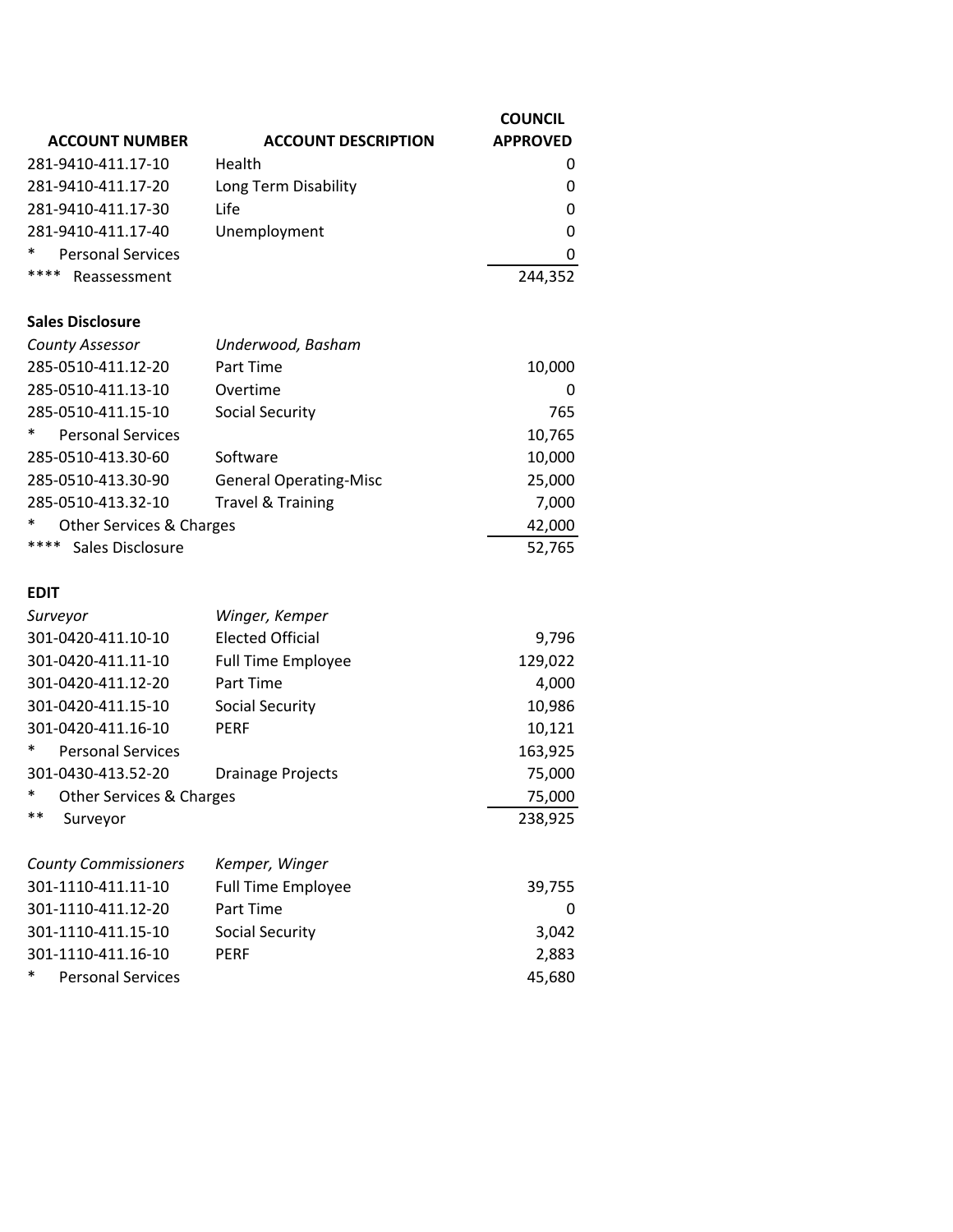|                                   |                                    | <b>COUNCIL</b>  |
|-----------------------------------|------------------------------------|-----------------|
| <b>ACCOUNT NUMBER</b>             | <b>ACCOUNT DESCRIPTION</b>         | <b>APPROVED</b> |
| 301-1110-413.32-10                | <b>Travel &amp; Training</b>       | 13,500          |
| 301-1110-413.32-20                | Training/Certifications            | 10,000          |
| 301-1110-413.38-54                | Sheriff                            | 0               |
| 301-1110-413.40-05                | Maintenance                        | 1,000           |
| 301-1110-413.42-10                | <b>Other Professional Services</b> | 71,500          |
| 301-1110-413.43-35                | Contracts / Consultant             | 600,000         |
| 301-1110-413.43-60                | Contracts-Educator                 | 0               |
| 301-1110-413.44-15                | Parking Garage Debt                | 494,400         |
| 301-1110-413.44-85                | <b>Grant Contingency</b>           | 10,000          |
| 301-1110-413.58-23                | L/WL Development Corp              | 75,000          |
| 301-1110-413.58-35                | <b>Hoosier Heartland</b>           | 10,000          |
| 301-1110-413.58-90                | Wabash River Enhance Corp          | 350,000         |
| 301-1110-413.58-99                | <b>Economic Development</b>        | 900,000         |
| 301-1110-413.59-40                | <b>Environmental Services</b>      | 11,000          |
| *<br>Other Services & Charges     |                                    | 2,546,400       |
| 301-1110-414.61-30                | Building / Office                  | 2,050,000       |
| 301-1110-414.61-70                | <b>Detention Facility</b>          | 0               |
| 301-1110-414.61-75                | <b>Residential Improvements</b>    | 81,500          |
| 301-1110-414.61-80                | Expo Hall / Fairgrounds            | 0               |
| 301-1110-414.61-85                | Improvements / Hwy Garage          | 0               |
| 301-1110-414.61-90                | <b>Storage Building</b>            | 100,000         |
|                                   | Road                               | 450,000         |
| 301-1110-414.62-25                | Data Processing-Hardware           | 108,000         |
| 301-1110-414.62-27                | Data Processing-Software           | 0               |
| 301-1110-414.62-30                | <b>Emergency Equipment</b>         | 20,000          |
| 301-1110-414.62-71                | Ambulances                         | 0               |
| *<br>Capital Outlay               |                                    | 2,809,500       |
| **<br><b>County Commissioners</b> |                                    | 5,401,580       |
|                                   |                                    |                 |
| <b>MITS</b>                       | Michael, Underwood                 |                 |
| 301-1410-413.30-60                | Software                           | 405,097         |
| 301-1410-413.43-55                | Hardware Maintenance               | 81,500          |
| 301-1410-413.62-15                | Communication                      | 30,000          |
| 301-1410-413.62-25                | Data Processing-Hardware           | 218,345         |
| 301-1410-413.62-26                | Data Processing - VOIP             | 0               |
| 301-1410-413.62-27                | Software                           | 165,268         |
| Other Services & Charges          |                                    | 900,210         |
| 301-1420-411.10-30                | <b>Appointed Official</b>          | 34,757          |
| 301-1420-411.11-10                | <b>Full Time Employee</b>          | 104,666         |
| 301-1420-411.12-20                | Part Time                          | 0               |
| 301-1420-411.15-10                | <b>Social Security</b>             | 10,666          |
| 301-1420-411.16-10                | <b>PERF</b>                        | 10,109          |
| *<br><b>Personal Services</b>     |                                    | 160,198         |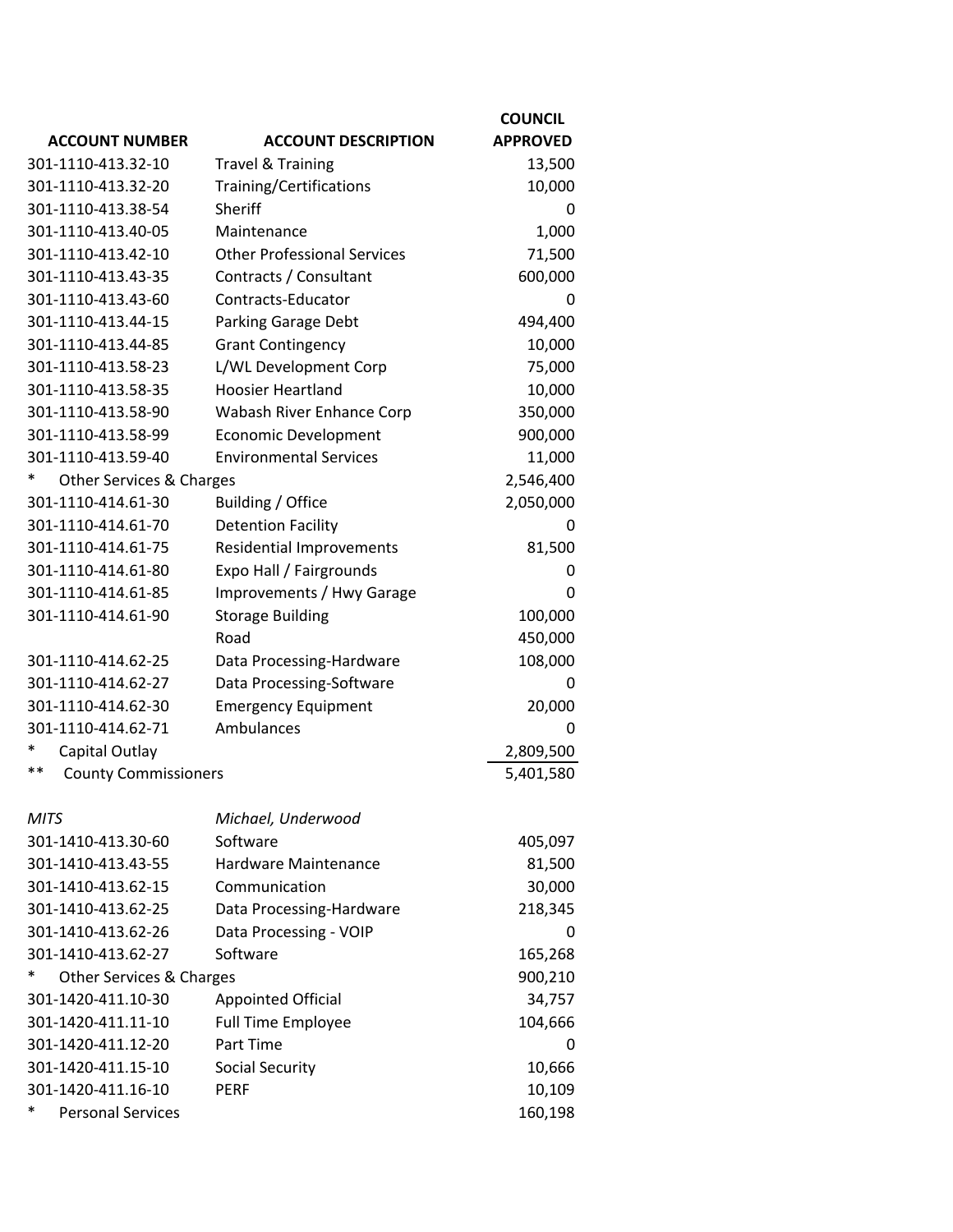|                                    |                                    | <b>COUNCIL</b>  |
|------------------------------------|------------------------------------|-----------------|
| <b>ACCOUNT NUMBER</b>              | <b>ACCOUNT DESCRIPTION</b>         | <b>APPROVED</b> |
| 301-1420-412.20-10                 | <b>Office Supplies</b>             | 4,000           |
| <b>Supplies</b>                    |                                    | 4,000           |
| 301-1420-413.30-60                 | Software                           | 32,000          |
| 301-1420-413.32-10                 | <b>Travel &amp; Training</b>       | 11,000          |
| 301-1420-413.43-90                 | Contracts / Miscellaneous          | 0               |
| Other Services & Charges           |                                    | 43,000          |
| 301-1420-414.62-25                 | Data Processing-Hardware           | 0               |
| 301-1420-414.62-28                 | Software - Licensing               | 0               |
| Capital Outlay                     |                                    | 0               |
| $***$<br><b>MITS</b>               |                                    | 1,107,408       |
| Employee Insurance                 |                                    |                 |
| 301-9410-411.17-10                 | Health                             | 81,586          |
| 301-9410-411.17-20                 | Long Term Disability               | 1,056           |
| 301-9410-411.17-30                 | Life                               | 730             |
| 301-9410-411.17-40                 | Unemployment                       | 0               |
| 301-9410-411.17-50                 | <b>Workers Compensation</b>        | 11,679          |
| <b>Personal Services</b>           |                                    | 95,051          |
| ****<br><b>EDIT</b>                |                                    | 6,842,964       |
|                                    |                                    |                 |
| <b>Transfer &amp; Recycling</b>    |                                    |                 |
| <b>County Commissioners</b>        | Kemper, Winger                     |                 |
| 306-1110-413.30-90                 | <b>General Operating-Misc</b>      | 20,000          |
| 306-1110-413.36-05                 | <b>Building Improvements</b>       | 0               |
| 306-1110-413.42-10                 | <b>Other Professional Services</b> | 8,500           |
| ∗<br>Other Services & Charges      |                                    | 28,500          |
| **** Transfer & Recycling          |                                    | 28,500          |
| <b>Parking Garage Maintenance</b>  |                                    |                 |
| <b>County Commissioners</b>        | Kemper, Winger                     |                 |
| 322-1110-411.12-10                 | Part Time - Regular                | 0               |
| 322-1110-411.12-20                 | Part Time                          | 0               |
| 322-1110-411.13-10                 | Overtime                           | 1,800           |
| 322-1110-411.15-10                 | <b>Social Security</b>             | 138             |
| *<br><b>Personal Services</b>      |                                    | 1,938           |
| 322-1110-413.30-90                 | <b>General Operating-Misc</b>      | 2,000           |
| 322-1110-413.36-10                 | Maintenance & Repair               | 16,000          |
| 322-1110-413.37-90                 | Utilities / Miscellaneous          | 25,950          |
| 322-1110-413.38-20                 | Insurance / Liability              | 1,217           |
| 322-1110-413.38-30                 | Insurance / Property               | 7,294           |
| 322-1110-413.43-70                 | Contracts / Management             | 79,500          |
| ∗<br>Other Services & Charges      |                                    | 131,961         |
| 322-1110-414.61-40                 | <b>Buildings / Depreciation</b>    | 30,000          |
| ∗<br>Capital Outlay                |                                    | 30,000          |
| ****<br>Parking Garage Maintenance |                                    | 163,899         |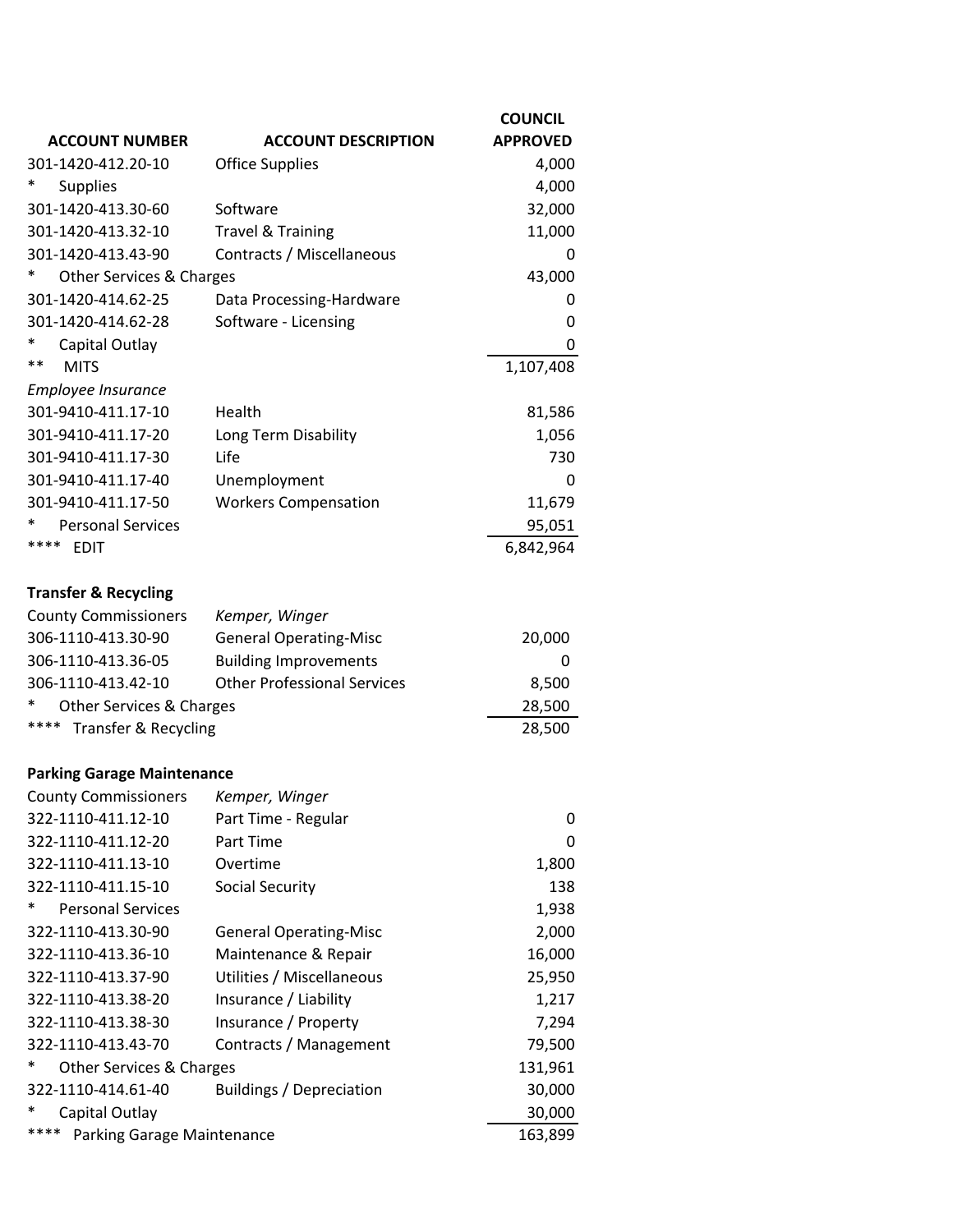|                                    |                                | <b>COUNCIL</b>  |
|------------------------------------|--------------------------------|-----------------|
| <b>ACCOUNT NUMBER</b>              | <b>ACCOUNT DESCRIPTION</b>     | <b>APPROVED</b> |
| <b>Local Health Maintenance</b>    |                                |                 |
| <b>Health Department</b>           | Michael, Underwood             |                 |
| 460-9010-451.11-10                 | <b>Full Time Employee</b>      | 30,870          |
| 460-9010-451.12-10                 | Part Time - Regular            | 22,848          |
| 460-9010-451.12-20                 | Part Time - Other              | 10,000          |
| 460-9010-451.15-10                 | <b>Social Security</b>         | 4,875           |
| 460-9010-451.16-10                 | <b>PERF</b>                    | 2,239           |
| <b>Personal Services</b>           |                                | 70,832          |
| 460-9010-452.25-25                 | Medical                        | 693             |
| *<br><b>Supplies</b>               |                                | 693             |
| 460-9010-453.30-90                 | <b>General Operating-Misc</b>  | 700             |
| 460-9010-453.42-10                 | <b>Professional Services</b>   | 0               |
| Other Services & Charges           |                                | 700             |
| 460-9010-454.62-90                 | Equipment / Miscellaneous      | 0               |
| *<br>Capital Outlay                |                                | 0               |
| 460-9410-411.17-10                 | Health                         | 8,305           |
| 460-9410-411.17-20                 | Long Term Disability           | 264             |
| 460-9410-411.17-30                 | Life                           | 183             |
| 460-9410-411.17-50                 | <b>Workers Compensation</b>    | 2,297           |
| <b>Personal Services</b>           |                                | 11,049          |
| ****<br>Local Health Maintenance   |                                | 82,574          |
| <b>Probation User Fees - Adult</b> |                                |                 |
| Probation                          | Underwood, Michael             |                 |
| 510-6110-421.11-10                 | <b>Full Time Employee</b>      | 111,868         |
| 510-6110-421.12-20                 | Part Time - Other              | 10,000          |
| 510-6110-421.13-10                 | Overtime                       | Ω               |
| 510-6110-421.15-10                 | <b>Social Security</b>         | 9,323           |
| 510-6110-421.16-10                 | PERF                           | 8,111           |
| *<br><b>Personal Services</b>      |                                | 139,302         |
| 510-6110-422.20-10                 | <b>Office Supplies</b>         | 24,000          |
| *<br><b>Supplies</b>               |                                | 24,000          |
| 510-6110-423.30-05                 | Dues & Subscriptions           | 1,000           |
| 510-6110-423.30-45                 | Drug & Alcohol Screens         | 29,000          |
| 510-6110-423.30-90                 | <b>General Operating-Misc</b>  | 5,000           |
| 510-6110-423.32-10                 | <b>Travel &amp; Training</b>   | 8,000           |
| 510-6110-423.40-10                 | Gasoline & Oil                 | 0               |
| 510-6110-423.43-26                 | Shredding                      | 600             |
| 510-6110-423.60-83                 | <b>Interstate Compact Fees</b> | 3,000           |
| Other Services & Charges           |                                | 46,600          |
|                                    |                                |                 |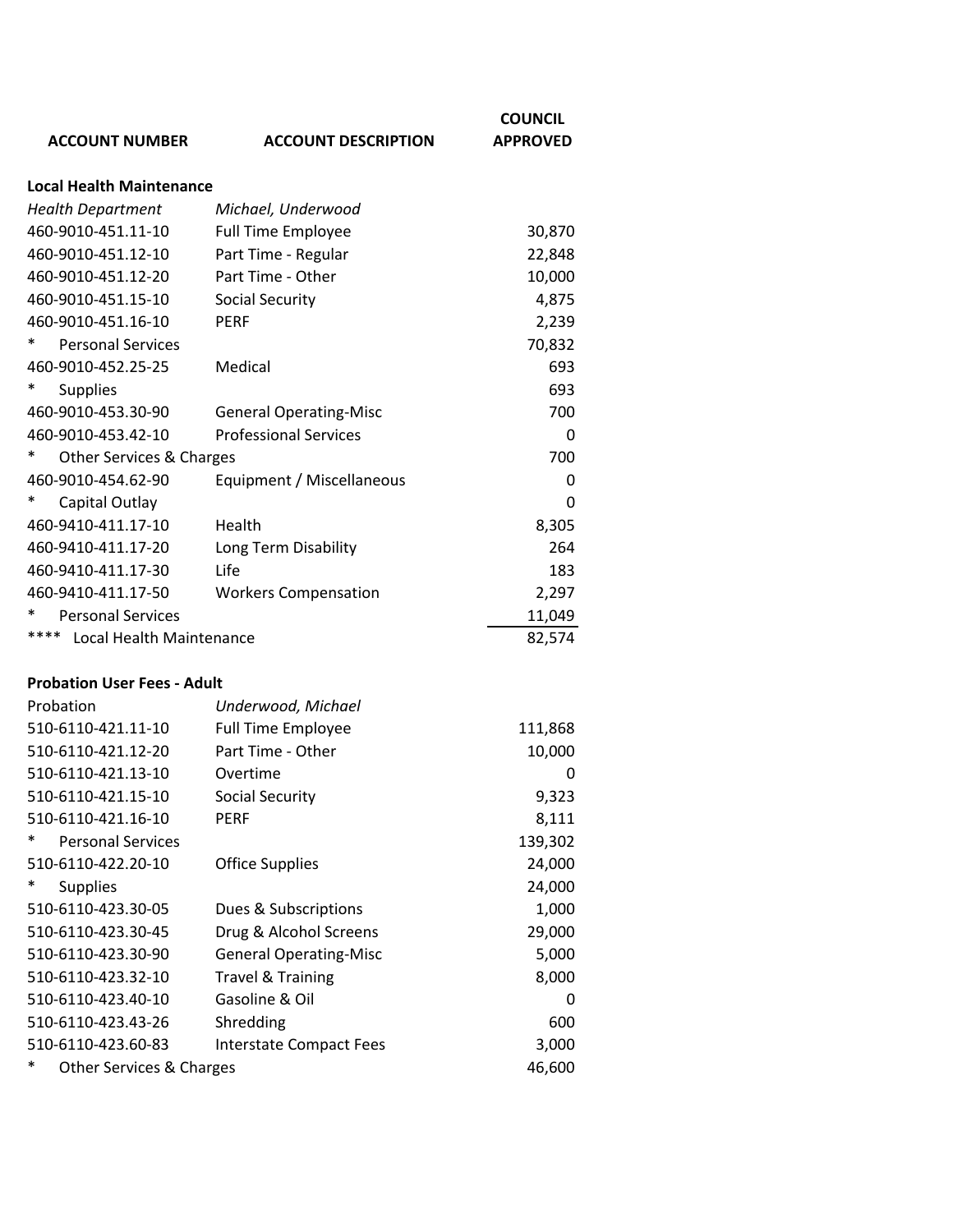|                                             |                               | <b>COUNCIL</b>  |
|---------------------------------------------|-------------------------------|-----------------|
| <b>ACCOUNT NUMBER</b>                       | <b>ACCOUNT DESCRIPTION</b>    | <b>APPROVED</b> |
| 510-9410-421.17-10                          | Health                        | 57,653          |
| 510-9410-421.17-20                          | Long Term Disability          | 396             |
| 510-9410-421.17-30                          | Life                          | 274             |
| 510-9410-421.17-40                          | Unemployment                  | 6000            |
| 510-9410-421.17-50                          | <b>Workers Compensation</b>   | 1,286           |
| <b>Personal Services</b>                    |                               | 65,609          |
| ****<br><b>Probation User Fees - Adult</b>  |                               | 275,511         |
|                                             |                               |                 |
| <b>Juvenile Probation User Fees</b>         |                               |                 |
| Probation                                   | Underwood, Michael            |                 |
| 511-6110-421.11-10                          | <b>Full Time Employee</b>     | 66,700          |
| 511-6110-421.12-20                          | Part Time - Other             | 0               |
| 511-6110-421.13-10                          | Overtime                      | 0               |
| 511-6110-421.15-10                          | <b>Social Security</b>        | 5,103           |
| 511-6110-421.16-10                          | <b>PERF</b>                   | 4,836           |
| ∗<br><b>Personal Services</b>               |                               | 76,639          |
| 511-6110-422.20-10                          | <b>Office Supplies</b>        | 0               |
| 511-6110-422.25-12                          | <b>Protective Gear</b>        | 0               |
| <b>Supplies</b>                             |                               | 0               |
| 511-6110-423.30-45                          | Drug & Alcohol Screens        | 0               |
| 511-6110-423.30-90                          | <b>General Operating-Misc</b> | 2,000           |
| 511-6110-423.32-10                          | <b>Travel &amp; Training</b>  | 6,000           |
| 511-6110-423.37-30                          | Cellular Telephone            | 1,000           |
| 511-6110-423.37-60                          | Pager                         | 0               |
| 511-6110-423.40-10                          | Gasoline & Oil                | 0               |
| ∗<br><b>Other Services &amp; Charges</b>    |                               | 9,000           |
| 511-9410-421.17-10                          | Health                        | 23,708          |
| 511-9410-421.17-20                          | Long Term Disability          | 264             |
| 511-9410-421.17-30                          | Life                          | 182             |
| 511-9410-421.17-40                          | Unemployment                  | 2000            |
| 511-9410-421.17-50                          | <b>Workers Compensation</b>   | 767             |
| <b>Personal Services</b>                    |                               | 26,921          |
| ****<br><b>Juvenile Probation User Fees</b> |                               | 112,560         |
| <b>Family Counseling</b>                    |                               |                 |
| <b>Superior Court II</b>                    |                               |                 |
| 526-7102-413.43-61                          | <b>Family Relations</b>       | 37,000          |
| *<br>Other Services & Charges               |                               | 37,000          |

\*\*\*\* Family Counseling 37,000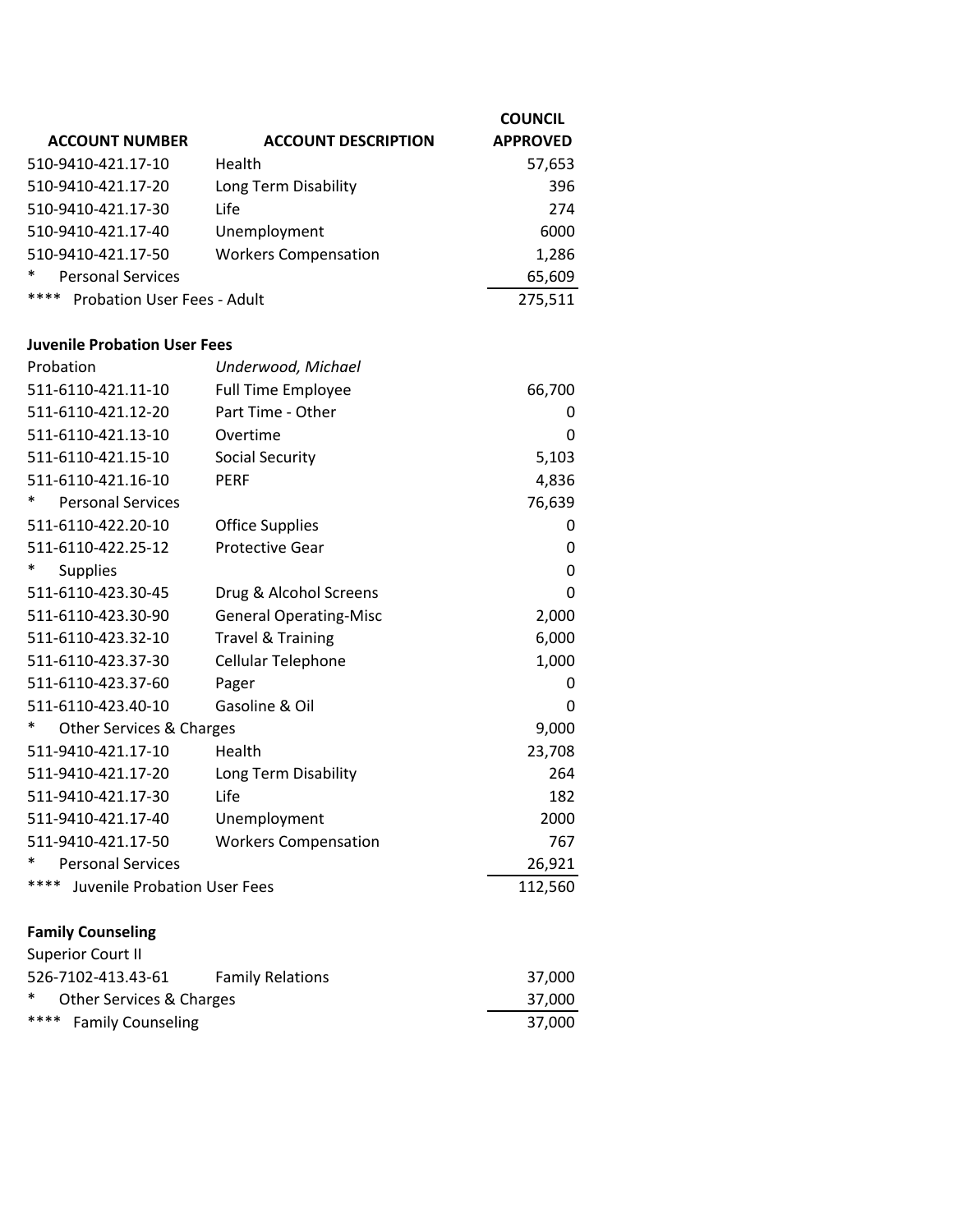|                               |                                    | <b>COUNCIL</b>  |
|-------------------------------|------------------------------------|-----------------|
| <b>ACCOUNT NUMBER</b>         | <b>ACCOUNT DESCRIPTION</b>         | <b>APPROVED</b> |
| <b>Jury Pay</b>               | Gutwein, Kemper                    |                 |
| 550-7010-423.46-05            | <b>Jury Expense</b>                | 5,000           |
| 550-7101-423.46-05            | <b>Jury Expense</b>                | 10,000          |
| 550-7102-423.46-05            | <b>Jury Expense</b>                | 15,000          |
| 550-7104-423.46-05            | <b>Jury Expense</b>                | 1,000           |
| 550-7105-423.46-05            | <b>Jury Expense</b>                | 5,000           |
| 550-7106-423.46-05            | <b>Jury Expense</b>                | 4,000           |
| Other Services & Charges      |                                    | 40,000          |
| ****<br>Jury Pay              |                                    | 40,000          |
|                               |                                    |                 |
| <b>Substance Abuse/MH</b>     |                                    |                 |
| <b>Court Services</b>         | Kemper, Gutwein                    |                 |
| 575-5710-411.10-30            | <b>Appointed Official</b>          | 50,325          |
| 575-5710-411.11-10            | <b>Full Time Employee</b>          | 199,594         |
| 575-5710-411.12-20            | Part Time                          | 27,500          |
| 575-5710-411.15-10            | <b>Social Security</b>             | 21,223          |
| 575-5710-411.16-10            | <b>PERF</b>                        | 18,120          |
| <b>Personal Services</b>      |                                    | 316,762         |
| 575-5710-412.20-10            | <b>Office Supplies</b>             | 10,000          |
| 575-5710-412.23-10            | <b>Cleaning Supplies</b>           | 1,500           |
| <b>Supplies</b>               |                                    | 11,500          |
| 575-5710-413.30-90            | <b>General Operating-Misc</b>      | 0               |
| 575-5710-413.32-10            | <b>Travel &amp; Training</b>       | 2,000           |
| 575-5710-413.32-26            | <b>National Conference</b>         | 0               |
| 575-5710-413.35-10            | <b>Building Lease</b>              | 59,000          |
| 575-5710-413.37-90            | Utilities / Miscellaneous          | 15,000          |
| 575-5710-413.42-10            | <b>Other Professional Services</b> | 30,000          |
| 575-5710-413.43-20            | <b>Legal Services</b>              | 0               |
| 575-5710-413.43-45            | Cleaning                           | 150             |
| 575-5710-413.43-60            | Contracts-Educator                 | 23,000          |
| 575-5710-413.43-90            | Contracts / Miscellaneous          | 10,000          |
| ∗<br>Other Services & Charges |                                    | 139,150         |
| 575-5710-414.62-90            | Capital Outlay-Misc                | 1,000           |
| ∗<br>Capital Outlay           |                                    | 1,000           |
| 575-9410-411.17-10            | Health                             | 82,568          |
| 575-9410-411.17-20            | Long Term Disability               | 792             |
| 575-9410-411.17-30            | Life                               | 548             |
| 575-9410-411.17-50            | <b>Workers Compensation</b>        | 8,748           |
| <b>Personal Services</b>      |                                    | 92,656          |
| ****<br>Substance Abuse/MH    |                                    | 561,068         |